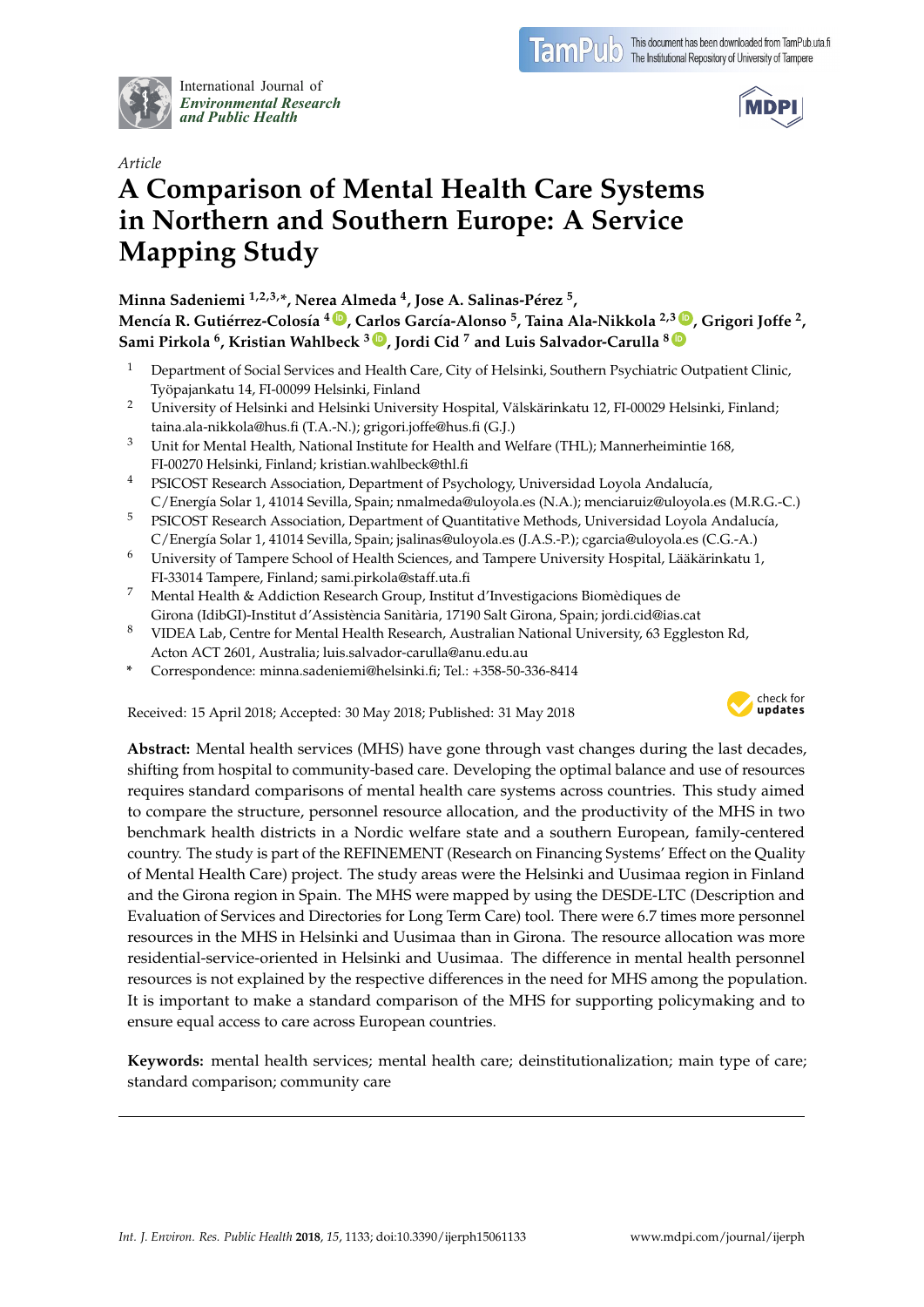#### **1. Introduction**

The European health care model builds on the principle of providing equal access to health care. Countries have developed differing models of service provision to ensure the optimal use of resources to provide health care for the population. Mental disorders contribute considerably to the burden of disease for Europeans [\[1\]](#page-11-0), but mental health systems vary widely from country to country [\[2\]](#page-11-1). These contextual differences in health service provision may have a very significant impact on the analysis of the effectiveness and transferability of new health interventions [\[3\]](#page-11-2), on clinical practice (e.g., impact of mobility on patient's care) [\[4\]](#page-11-3), and on regional health policy (e.g., strategies towards the harmonization and equity of care in Europe) [\[5\]](#page-11-4).

The common mental health strategy for the World Health Organization (WHO) European region, as formulated in the Mental Health Action Plan for Europe [\[6\]](#page-11-5), is to ensure good access to mental health care by reforming specialized mental health services (MHS), shifting from large institutions to community-based care supported by psychiatric beds in general hospitals. In high income countries, a modern balanced care model includes both outpatient care, mobile services, hospital beds, and housing services [\[7\]](#page-11-6). Services are recommended to be provided at the primary care, general mental health care, and specialized mental health care levels [\[8\]](#page-11-7). It is of interest to benchmark the degree of deinstitutionalization, the resources invested in community care, and the output of the reformed service provision system in European countries. Standardized comparison data on the structure and personnel resources of the MHS across European countries, however, has been sparse and mainly limited to policy reports.

This study is a part of the EU (European Union) -funded Research on Financing systems' Effects on the quality of Mental health care (REFINEMENT) project, which included nine European countries: Austria, England, Estonia, Finland, France, Italy, Norway, Romania, and Spain. The countries were chosen on the basis that they represent different ways of organizing the MHS. The study area within the country had the following inclusion criteria: (1) The population of the area was between 200,000 and 1,500,000 inhabitants, (2) the area covered at least one health district but was not limited to a macro-urban area within a municipality, and (3) reliable sources of information on the local MHS were available.

In a recent study from the REFINEMENT project [\[2\]](#page-11-1), wide differences in the MHS were found between Spain and Finland, although both catchment areas are considered as benchmarking areas and are in many ways comparable. Both Finland and Spain have tax-funded mental health systems, and the care is provided by salaried professionals in groups instead of having a majority of independent single-handed professionals. Having a similar way of financing the MHS but differing in some significant aspects (a Nordic welfare state versus a southern European, family-centered country), it was of interest to study what state had the process of deinstitutionalization reached and how the services were organized. We set out to compare the implementation of deinstitutionalization policies and the productivity of MHS in northern and southern Europe, analyzing one large benchmarking catchment area in Finland and one in Spain.

In Finland, a national mental health policy was formulated for the period 2010–2015. The plan emphasized the development of community MHS, downsizing, and the closure of separate mental hospitals and strengthening mental health capacity in primary care (Ministry of Social Affairs and Health 2010). An evaluation of the reform (Ministry of Social Affairs and Health 2016) found mostly positive impacts, especially a reduction in the compulsion and inclusion of experts by lived experiences in the care system [\[9\]](#page-11-8).

The municipalities in Finland are responsible for arranging public health care and social services for their residents, and governmental steering is weak. To fund these services, municipalities have the right to levy taxes and to collect out-of-pocket user fees. All residents are covered by public health care. Each municipality is free to provide health and social services as a municipal activity or to purchase the services from an external provider, e.g., another municipality, a joint municipal authority, or even a private provider [\[10\]](#page-11-9). Specialized services are, in general, provided by joint municipal authorities,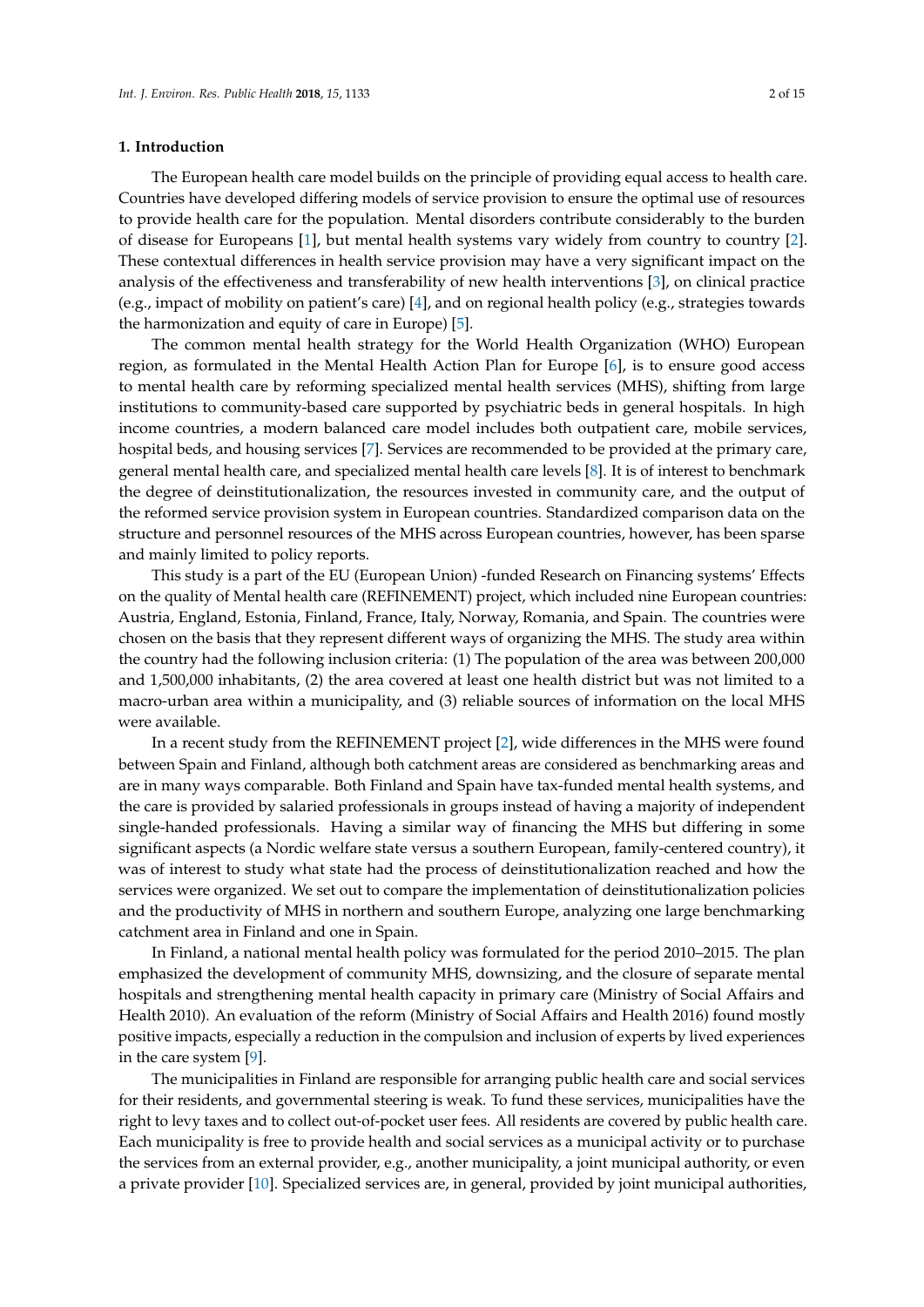i.e., hospital districts, but large municipalities may also have chosen to produce specialized health care (such as psychiatric services) as a municipal activity [\[11\]](#page-11-10).

Municipal health centers in Finland provide primary care, including the prevention, diagnosis, and treatment of common mental disorders, such as depression, anxiety disorders, and alcohol use disorders. Most health centers have a specialized mental health care staff, usually psychologists and psychiatric nurses [\[12\]](#page-12-0). Depending on the share of work between the health center and the hospital district, some health centers may have mental health units led by psychiatrists. Some health centers may offer day treatment, in addition to outpatient appointments. Access to elective specialized care is usually provided by reference from primary care only. In psychiatric emergencies, direct access to secondary care is possible. In Finland, the deinstitutionalization process has resulted in a partly uncontrolled proliferation of housing services for people with mental health problems. Housing services are mainly owned by private companies or third-sector providers (either for-profit or non-profit), who sell their services to the municipalities [\[10](#page-11-9)[,13](#page-12-1)[,14\]](#page-12-2).

In Spain, reform of the mental health system started in 1983, with the establishment of the Ministerial Commission for the 'Psychiatric Reform' [\[15\]](#page-12-3), which outlined significant achievements, such as a new organizational structure of care, integration of psychiatric patients in the general health care system, and the creation of an extensive community network of mental health centers. [\[16\]](#page-12-4). The application of the reform has followed an uneven course in Spain as a whole, with marked differences between the different autonomous communities. Since 2007, different versions of the Mental Health Strategy of the National Health System [\[17,](#page-12-5)[18\]](#page-12-6) emphasize the importance of promoting general health in people with severe mental disorders and define a series of action lines to be incorporated and applied by the autonomous communities.

In Spain, the statutory and universal SNS (National Health System) is funded from taxes and predominantly operates within the public sector. Provision is free of charge at the point of delivery. Governance of the health care was totally devolved to the autonomous communities in 2002, which resulted in 17 regional health ministries, with primary jurisdiction over the organization and delivery of health services within their territory. The mental health patients in Spain typically enter the system through primary care [\[19\]](#page-12-7). Thirty percent of primary care patients report a mental health problem [\[20\]](#page-12-8). Primary care centers fulfill a gatekeeping function, like in Finland, and transfer more severely ill patients to secondary specialized care provided at reference community mental health centers. A minority of users enter the system through emergency care. Improving the coordination of primary care and community mental health care is one of the priorities of the system, and cooperation programs and earmarked funding for coordination activities are currently being implemented.

When developing accessible, affordable, and effective mental health systems, the exchange of data between countries is an important moving force towards better mental health care [\[21\]](#page-12-9). Evidence-informed planning and policies requires the analysis and benchmarking of mental health care systems. It is of interest how the mental health service reforms have been implemented in a Nordic welfare state compared to a Mediterranean family-centered society [\[15\]](#page-12-3).

We set out to compare the adult mental health service provision in northern Europe, represented by the Helsinki and Uusimaa region in Finland (1.2 million adult inhabitants), with the service provision in southern Europe, represented by the Girona region (0.6 million adult inhabitants) in Catalonia, Spain. The aim of the study was to increase the comparative knowledge base of the structure of two divergent mental health systems in Europe. The specific objectives were to compare:

- 1. The typology and pattern of service availability, according to the main types of care and placement capacity,
- 2. the personnel resource allocation in different mental health professional groups, and
- 3. the productivity of specialized services provided per personnel resource.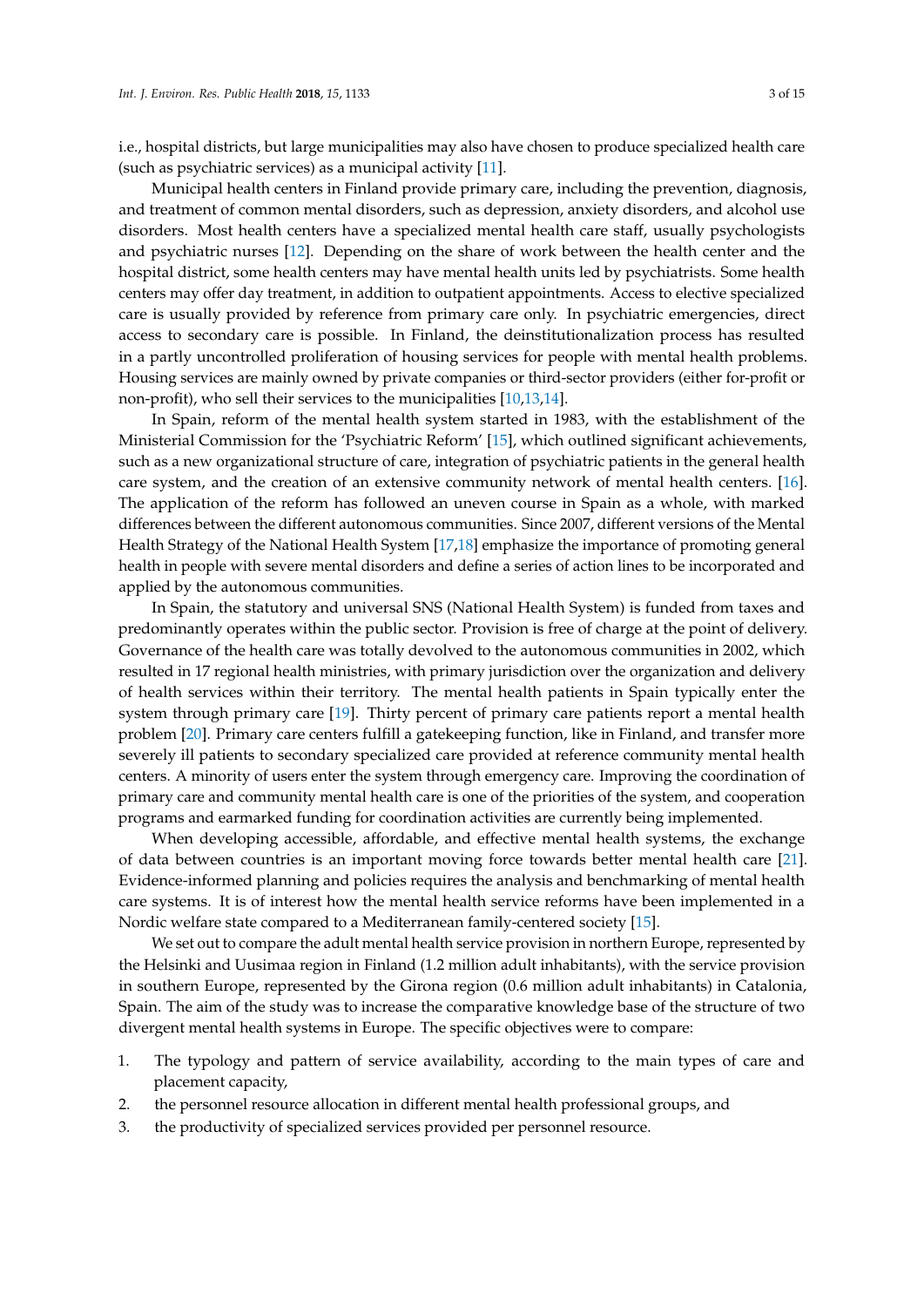#### **2. Materials and Methods**

In Finland, the study area was Helsinki and Uusimaa, and was comprised of 26 municipalities. The Helsinki and Uusimaa area is the most densely populated area in Finland, with 1.5 million inhabitants (1.2 million adults), including the capital city of Helsinki, with over 600,000 inhabitants. The Hospital District of Helsinki and Uusimaa, owned and governed by the municipalities of the region, provided most of the secondary and tertiary health care services, including MHS. Helsinki and Uusimaa consisted of five geographical subareas. Some municipalities, to the widest extent was the capital city of Helsinki, also provided specialized psychiatric services. There were, altogether, eight public psychiatric hospitals in the study area. Municipalities provided primary care MHS at health centers. Non-hospital residential psychiatric services were provided by private companies and the third sector and purchased by the social sector of the municipalities.

The Spanish study area was the Girona Health Region in Catalonia. Catalonia is considered a benchmarking area for integrated care for chronic illnesses [\[22\]](#page-12-10). The Department of Health is responsible for the planning, funding, and quality of health policies in Catalonia. The Catalan Health Service (CatSalut) is responsible for commissioning the public health care system, which is organized in health regions. The 2006 Catalan Plan on Mental Health Care was being implemented when this study was conducted [\[23\]](#page-12-11). Girona was divided into 7 health areas, altogether, consisting of 221 municipalities. The Girona area had 0.7 million inhabitants (0.6 million adults), and its capital city had 96,000 inhabitants. The main public entity responsible for the provision of health and social care in Girona was the Institut D'Assitencia Sanitaria, which belonged to the Generalitat of Catalonia and acted through consultation with the Department of Health and the Department of Social Welfare and Family. Primary care was organized according to 36 basic territorial units. There was a general hospital in each health area that provided emergency and specialized care. In addition, there was a reference hospital that provided support to the hospitals in the health area and provided specialized and tertiary treatments for the Girona region. The MHS provided by the Institut D'Assistencia Sanitaria were divided into two principal areas: Hospital care, which was located in a health precinct named "Marti i Julia Hospital Park"; and community care, which was organized in the seven areas. Each of them was composed of an adult mental health center, a child-adolescent center, a drug addiction center, a rehabilitation community center, and residential resources (flats with specialized support) for mental health patients.

A group of socio-demographic indicators were selected to describe both study areas. Indicators were selected based on the European Socio-Demographic Schedule (ESDS) for the description of small mental health areas through demographic characteristics associated with mental disorders [\[24\]](#page-12-12). Besides this, other national indicators on incomes and health expenditures have been collected from the Organization for Economic Collaboration and Development (OECD). The selected indicators were: Gross domestic product (GDP) per capita in purchasing power standards (PPS) (where the EU28 average is set to equal 100% GDP for health expenditure), public and private health expenditure per capita in purchasing power parity (PPP), population mean age, percentage of female population, population density, unemployment rate, dependency ratio, percentage of single households, percentage of people on disability pension due to mental health disorders (percentage of all disability pensions), percentage of single-parent families, percentage of migrant population, overall mortality, and suicide mortality. The indicators were collected from Eurostat 2011 [\[25\]](#page-12-13), World Health Organization [\[26\]](#page-12-14), OECD Health Data 2011 [\[27\]](#page-12-15), Sotkanet Statistics and Indicator Bank and Statistics Finland (for Helsinki and Uusimaa) [\[28\]](#page-12-16), and the Statistical Institute of Catalonia-Idescat (for Girona) [\[29\]](#page-12-17).

In both areas, MHS were mapped using the DESDE-LTC tool (Description and Evaluation of Services and Directories in Europe for Long Term) [\[30\]](#page-12-18). This mapping system was developed from the European Service Mapping Schedule (ESMS), which was developed to classify and standardize the mapping of adult mental health services in Europe [\[31\]](#page-13-0). The DESDE-LTC tool adapted and extended to long-term care (e.g., child and adolescents, drug and alcohol, disabilities, elderly, and chronic illness) the previous classification system provided by the ESMS for mental health care [\[32\]](#page-13-1). These instruments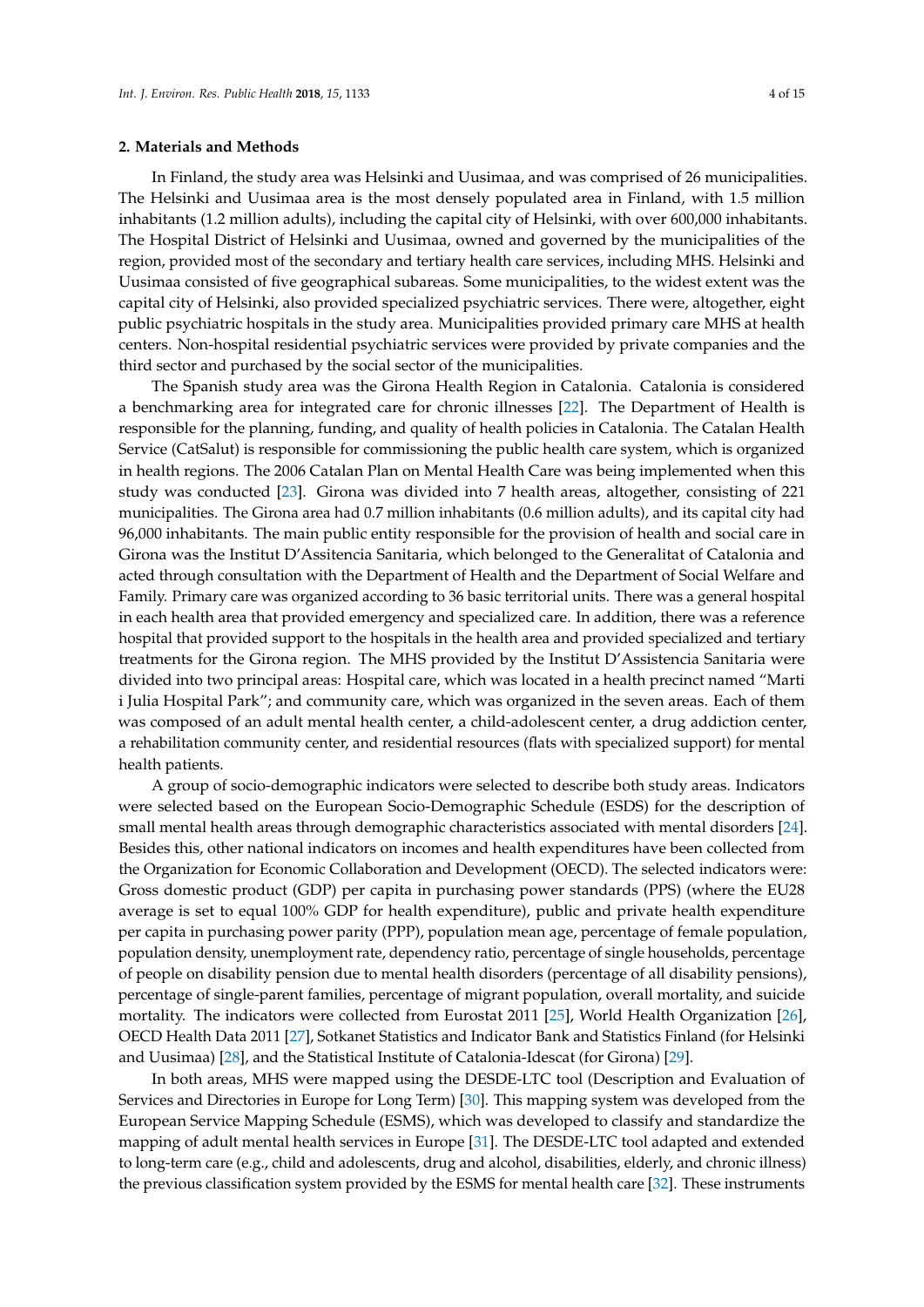have been used in several previous studies that compared the mental health care provision: (i) In the same region or country [\[10,](#page-11-9)[33,](#page-13-2)[34\]](#page-13-3), (ii) between divergent regions or districts in two countries [\[35](#page-13-4)[–38\]](#page-13-5), and (iii) in local areas across different countries in Europe [\[2\]](#page-11-1).

The comparison of both MHS was based on the evaluation of the unit of analysis in the DESDE-LTC: The Basic Stable Input of Care (BSIC), and its' code or label according to its Main Type of Care (MTC) [\[30\]](#page-12-18). BSICs are the minimal organizational units that have a stable team of personnel and provide care services on a routine basis to the same target population. They are identified by a set of standard operational criteria: Temporal stability (three years of functioning or sustainable budget) and organizational stability as defined by their placement capacity, target population, common professionals, and administrative autonomy (e.g., acute inpatient psychiatric unit in a general hospital). The MTC is a code provided by the DESDE-LTC taxonomy that describes the type of care provided by the BSIC. It allows grouping of similar units of delivery of care and differentiating them from other types of care (e.g., acute residential care and outpatient emergency care provided by the acute psychiatric inpatient unit in a general hospital).

The DESDE-LTC follows a hierarchical tree structure where, at level 0, the MTCs are divided into 6 main branches: Residential care (R), day care (D), outpatient care (O), information services (I), accessibility services (A), and self-help and voluntary care (S). The DESDE-LTC comprises over 90 different MTCs for the classification of the BSICs. For this comparative study, only the results on residential care, day care, and outpatient care were considered. Only services specialized in mental health were included. MHS for children were excluded from the mapping, i.e., only services primarily targeting people over 18 years of age were included. Forensic services and addiction services were likewise excluded.

The service mapping was performed by trained research assistants. Interrater reliability was ensured by a common training and tested by case vignettes. In both study areas, service mapping results were refined after consultation with local mental health care provision experts. In Girona, the mapping was carried out in 2010 and revised in 2011–2012; and in Helsinki and Uusimaa, it started in 2011–2012.

Productivity was expressed as hospital inpatient days and outpatient visits per full-time equivalent (FTE) mental health professional per year. It was counted only for the specialized psychiatric services, since the data for the use of primary care services in Helsinki and Uusimaa was incomplete, and in Girona there were no primary care mental health personnel. The number of psychiatric hospital inpatient days and psychiatric outpatient visits were collected from the central organization of the psychiatric services in Helsinki and Uusimaa, and the Catalonian Health Department for Girona. The number of occupied beds was calculated from the number of inpatient days per year.

# **3. Results**

Table [1](#page-5-0) describes the socio-economic characteristics and health expenditures of the study areas. The GDP and the health expenditures per capita (PPP) were higher in Finland, but the percentage of the GDP was greater in Spain. Both areas were over their respective GDP country average, which indicates that both are economically developed regions within their respective countries. Girona presented higher rates of unemployment and a higher immigrant population, whereas the higher income and educational level in Helsinki and Uusimaa was combined with higher rates in single households and single-parent households. Another indicator closely related to mental health status is suicide mortality, for which the rate in Helsinki and Uusimaa was 1.6 times as high as in Girona. The indicators related to gender and age characteristics were very similar in both areas.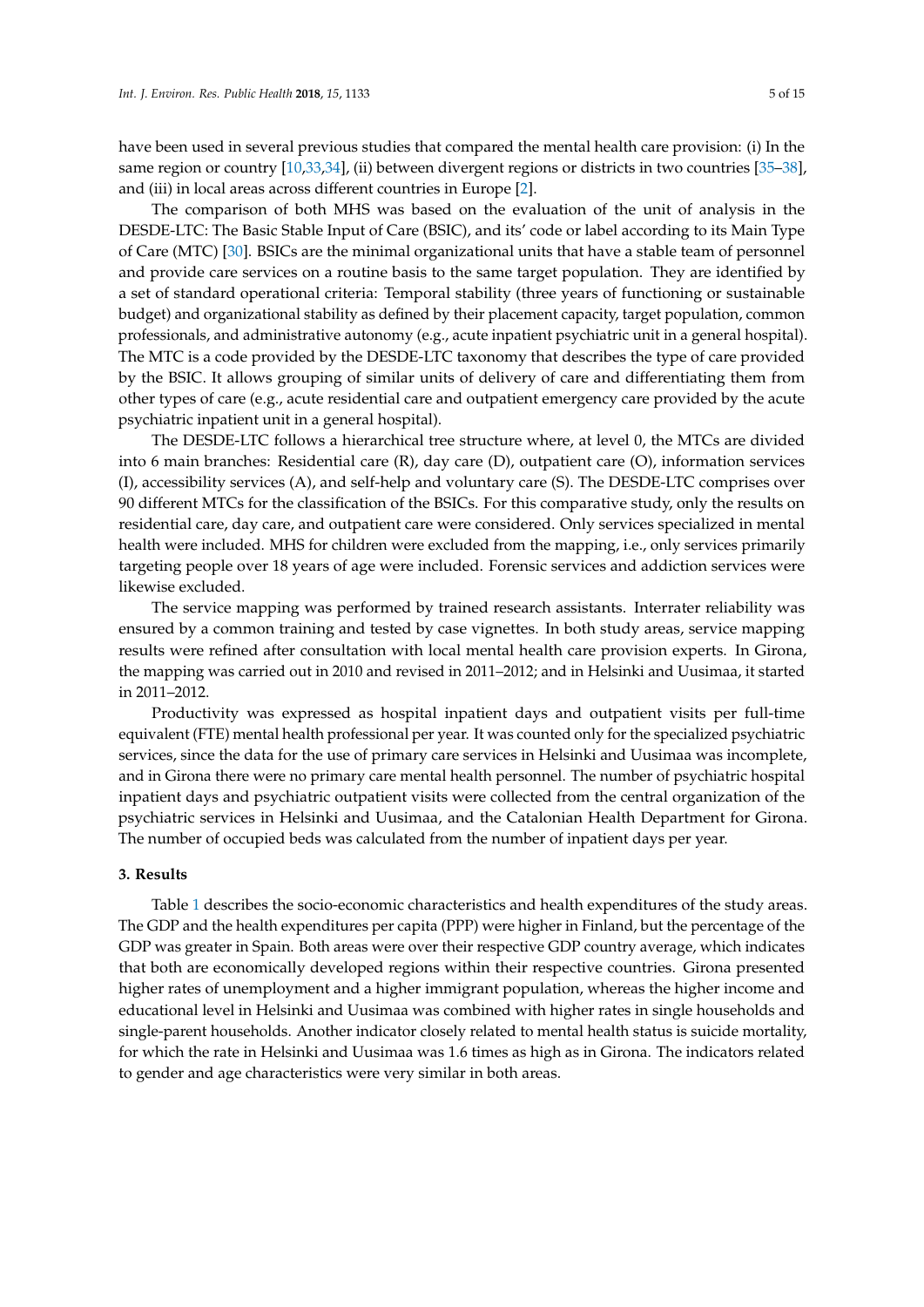<span id="page-5-0"></span>

| Socioeconomic Indicator                                                                               | Helsinki and Uusimaa               | Girona                           |  |
|-------------------------------------------------------------------------------------------------------|------------------------------------|----------------------------------|--|
|                                                                                                       | 155                                | 108                              |  |
| GDP per capita in PPS                                                                                 | (Helsinki and Uusimaa)             | (Girona)                         |  |
| Index (EU-28 = 100) <sup>1</sup>                                                                      | 117                                | 93                               |  |
|                                                                                                       | (Finland)                          | (Spain)                          |  |
| % GDP for health expenditure <sup>2</sup>                                                             | $9.0\%$                            | 9.5%                             |  |
|                                                                                                       | (Finland)                          | (Spain)                          |  |
| Public and private health expenditure per capita <sup>2</sup>                                         | 3486 US\$ PPP per capita (Finland) | 3019 US\$ PPP per capita (Spain) |  |
| Mid-year population over 18 years of age <sup>3</sup>                                                 | 1,221,596                          | 600,368                          |  |
| Population mean age (years) <sup>3</sup>                                                              | 39.5                               | 40.4                             |  |
| Gender (% female) $3$                                                                                 | 51.6%                              | 49.6%                            |  |
| Population Density (inhabitants per $km2$ ) <sup>3</sup>                                              | 177                                | 124                              |  |
| Unemployed (% of population 18–64 years) <sup>3</sup>                                                 | 7.0%                               | 22.18%                           |  |
| Dependency ratio <sup>3</sup>                                                                         | 46                                 | 47                               |  |
| Single households (% of all households) $3$                                                           | 41.4%                              | 17.9%                            |  |
| People on disability pension due to mental disorders<br>(% of all disability pensioners) <sup>3</sup> | 49.2%                              | 30.9%                            |  |
| Single parent families (% of all families) $3$                                                        | 22.5%                              | $7.7\%$                          |  |
| Migrant population (% of all residents) <sup>3</sup>                                                  | 8.9%                               | 21.4%                            |  |
| Overall mortality (per 100,000 residents) <sup>3</sup>                                                | 727                                | 754                              |  |
| Suicide mortality per 100,000 adults <sup>4</sup>                                                     | 16.3                               | 10.0                             |  |
| Population aged 25-64 with upper secondary or                                                         | 85.4%                              | 54.9%                            |  |
| tertiary education completed <sup>5</sup>                                                             |                                    | (macro-area)                     |  |

**Table 1.** Socioeconomic characteristics of the studied areas.

 $^1$  Finnish study area data and Spanish macro-area (Catalonia) data from Eurostat, 2011 [\[25\]](#page-12-13);  $^2$  Whole country data, WHO estimates 2011 [\[26\]](#page-12-14);  $^3$  Study area data from SOTKAnet Statistics and Indicator and STAT Finland 2011 (Helsinki and Uusimaa) [\[28\]](#page-12-16) and Statistical Institute of Catalonia-Idescat, 2011 (Girona) [\[29\]](#page-12-17); <sup>4</sup> Average number of suicides in years 2011–2013 per 100,000 adults, Helsinki and Uusimaa region data from Statistics Finland, Girona data from Official statistics website of Catalonia [\[39\]](#page-13-6); <sup>5</sup> Finnish study area data and Spanish macro-area (Catalonia) data from Eurostat, 2011 [\[40\]](#page-13-7).

The service mapping identified 246 BSICs and 265 MTCs in the Helsinki and Uusimaa region (Table [2\)](#page-6-0). In Girona, there were 39 BSICs and 40 MTCs. In Helsinki and Uusimaa, there were 75.6 psychiatric hospital beds per 100,000 adults, and in Girona there were 22.4 beds. The number of non-hospital beds per 100,000 adults was 150.8 in Helsinki and Uusimaa and 21.7 in Girona. In day care services, there were 47.5 places per 100,000 adults in Helsinki and Uusimaa and 76.7 in Girona.

**Table 2.** The main type of care (MTC) units and capacity per 100,000 adults in residential care, day care, and outpatient service branches of the Description and Evaluation of Services and Directories in Europe for Long Term (DESDE-LTC) code tree.

| Main Type of Care                    | <b>DESDE-</b>                   | MTC Units/100,000 Adults<br>(Absolute Numbers in Brackets) |             | Beds/Places/Users /100,000 Adults<br>(Absolute Numbers in Brackets) |                      |
|--------------------------------------|---------------------------------|------------------------------------------------------------|-------------|---------------------------------------------------------------------|----------------------|
|                                      | <b>LTC Code</b>                 | Helsinki and<br>Uusimaa                                    | Girona      | Helsinki and<br>Uusimaa                                             | Girona               |
| Residential care                     |                                 |                                                            |             |                                                                     |                      |
| Hospital, acute care                 | $R1-3$                          | 1.64<br>(20)                                               | 0.17<br>(1) | 23.74<br>(290 beds)                                                 | 7.01<br>(42 beds)    |
| Hospital, non-acute                  | R4. R6                          | 3.27<br>(40)                                               | 0.33<br>(2) | 51.82<br>$(633$ beds)                                               | 15.35<br>$(92$ beds) |
| Non-hospital                         | R <sub>5</sub> . R <sub>7</sub> | 0.33<br>$\left(4\right)$                                   | $\Omega$    | 3.77<br>$(46 \text{ beds})$                                         | $\mathbf{0}$         |
| Non-physician cover,<br>24 h support | R8, R11                         | 3.36<br>(41)                                               | 0.17<br>(1) | 100.28<br>(1225 ** beds)                                            | 9.68<br>(58 beds)    |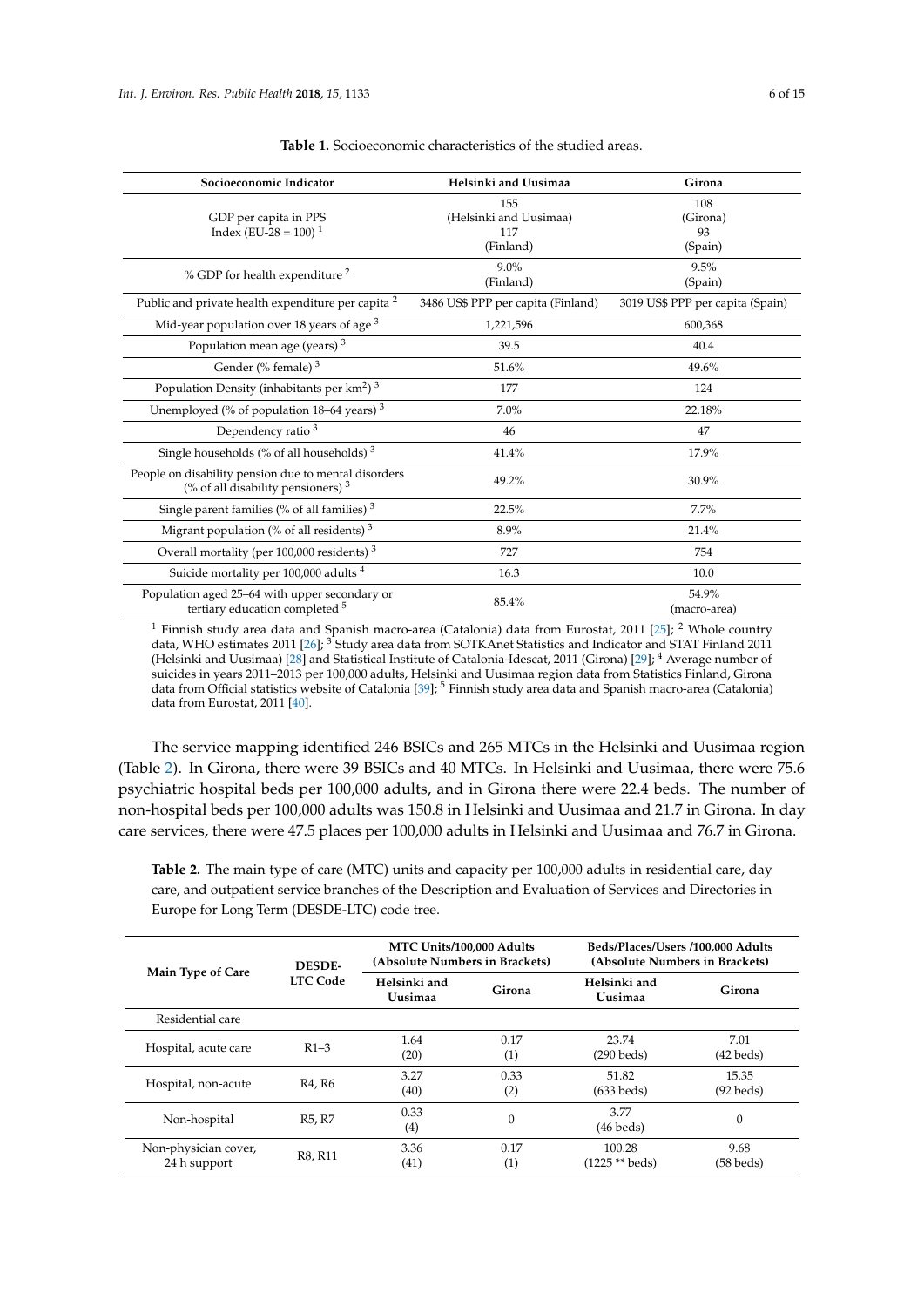<span id="page-6-0"></span>

|                                           |                                     | MTC Units/100,000 Adults       |                  | Beds/Places/Users /100,000 Adults            |                                        |  |
|-------------------------------------------|-------------------------------------|--------------------------------|------------------|----------------------------------------------|----------------------------------------|--|
|                                           | <b>DESDE-</b>                       | (Absolute Numbers in Brackets) |                  | (Absolute Numbers in Brackets)               |                                        |  |
| Main Type of Care                         | <b>LTC Code</b>                     | Helsinki and<br>Uusimaa        | Girona           | Helsinki and<br>Uusimaa                      | Girona                                 |  |
| Non-physician cover,<br>non-24 h support  | $R9-10$ ,<br>R12-13, R14            | 2.29<br>(28)                   | 1.67<br>(10)     | 46.74<br>$(571$ beds)                        | 12.01<br>$(72$ beds)                   |  |
| Total residential care                    | $\mathbb{R}$                        | 10.89<br>(133)                 | 2.34<br>(14)     | 226.34<br>$(2765$ beds)                      | 44.04<br>$(264$ beds)                  |  |
| Day care                                  |                                     |                                |                  |                                              |                                        |  |
| Acute day care                            | D1                                  | 0.65<br>(8)                    | 0.17<br>(1)      | 9.50<br>(116 places)                         | 4.2<br>(25 places)                     |  |
| Work-related day care                     | $D2-3$ , $D6-7$                     | 1.56<br>(19)                   | 1.33<br>(8)      | 13.02<br>$(159*)$                            | 32.5<br>$(195 ** places)$              |  |
| Health-related day care                   | D <sub>4.1</sub> , D <sub>8.1</sub> | 1.15<br>(14)                   | 0.50<br>(3)      | 19.40<br>$(237*)$                            | 12.5<br>(75 places)                    |  |
| Structured and<br>non-structured day care | D4.2-D4.4,<br>D <sub>5</sub>        | 0.33<br>(4)                    | 0.83<br>(5)      | 5.57<br>(68)                                 | 27.5<br>$(165$ places)                 |  |
| Total day care                            | D                                   | 3.44<br>(42)                   | 2.84<br>(17)     | 47.48<br>$(580 * places)$                    | 76.73<br>$(460**$ places)              |  |
| Outpatient care                           |                                     |                                |                  |                                              |                                        |  |
| Acute mobile care                         | $O1-2$                              | 0.08<br>(1)                    | $\boldsymbol{0}$ | 11.73<br>(143 users a month)                 | $\mathbf{0}$                           |  |
| Acute care                                | $O3-4$                              | 1.06<br>(13)                   | 0.17<br>(1)      | 75.67<br>(924 users a month)                 | 57.38<br>(344 users a month)           |  |
| Non-acute, mobile care                    | O <sub>5–7</sub>                    | 1.15<br>(14)                   | 0.17<br>(1)      | 19.87<br>(243 users a month)                 | 2.50<br>(15 users a month)             |  |
| Non-acute                                 | $O8 - 10$                           | 5.08<br>(62)                   | 1.17<br>(7)      | 220.51<br>(2694 ** users a<br>month)         | 244.55<br>$(1466***$ users a<br>month) |  |
| Total outpatient care                     | O                                   | 7.37<br>(90)                   | 1.50<br>(9)      | 327.78<br>$(4004**$ users a<br>month)        | 304.43<br>$(1825$ users a<br>month)    |  |
| MTCs total                                |                                     | 21.69<br>(265)                 | 6.67<br>(40)     | 273.82<br>$(3345 * \text{beds} +$<br>places) | 120.77<br>$(724 ** beds +$<br>places)  |  |

**Table 2.** *Cont.*

\* Some MTCs do not have a limited number of places. \*\* Places/users are not available for some MTCs.

The total number of personnel in the MHS was 6.7 times higher in Helsinki and Uusimaa than in Girona (240.8 vs. 34.5 per 100,000 adults) (Table [3\)](#page-7-0). There were 23.4 physicians in the MHS per 100,000 adult inhabitants in Helsinki and Uusimaa compared to 9.4 in Girona. The number of psychologists per 100,000 was 13 in Helsinki and Uusimaa and 2.9 in Girona. The biggest difference was found in the number of nurses: There were 98.3 nurses per 100,000 adults in Helsinki and Uusimaa compared to 6.5 per 100,000 in Girona (Figure [1\)](#page-7-1).

Regarding the total FTEs per main type of care, in Helsinki and Uusimaa, 62.7% of the total workforce capacity was allocated to residential care, while outpatient care received 30.7% and day care services received 6.6%. In Girona, 49.1% of the personnel was allocated to residential care, 29.2% to outpatient care, and 21.7% to day care (Figure [2\)](#page-8-0).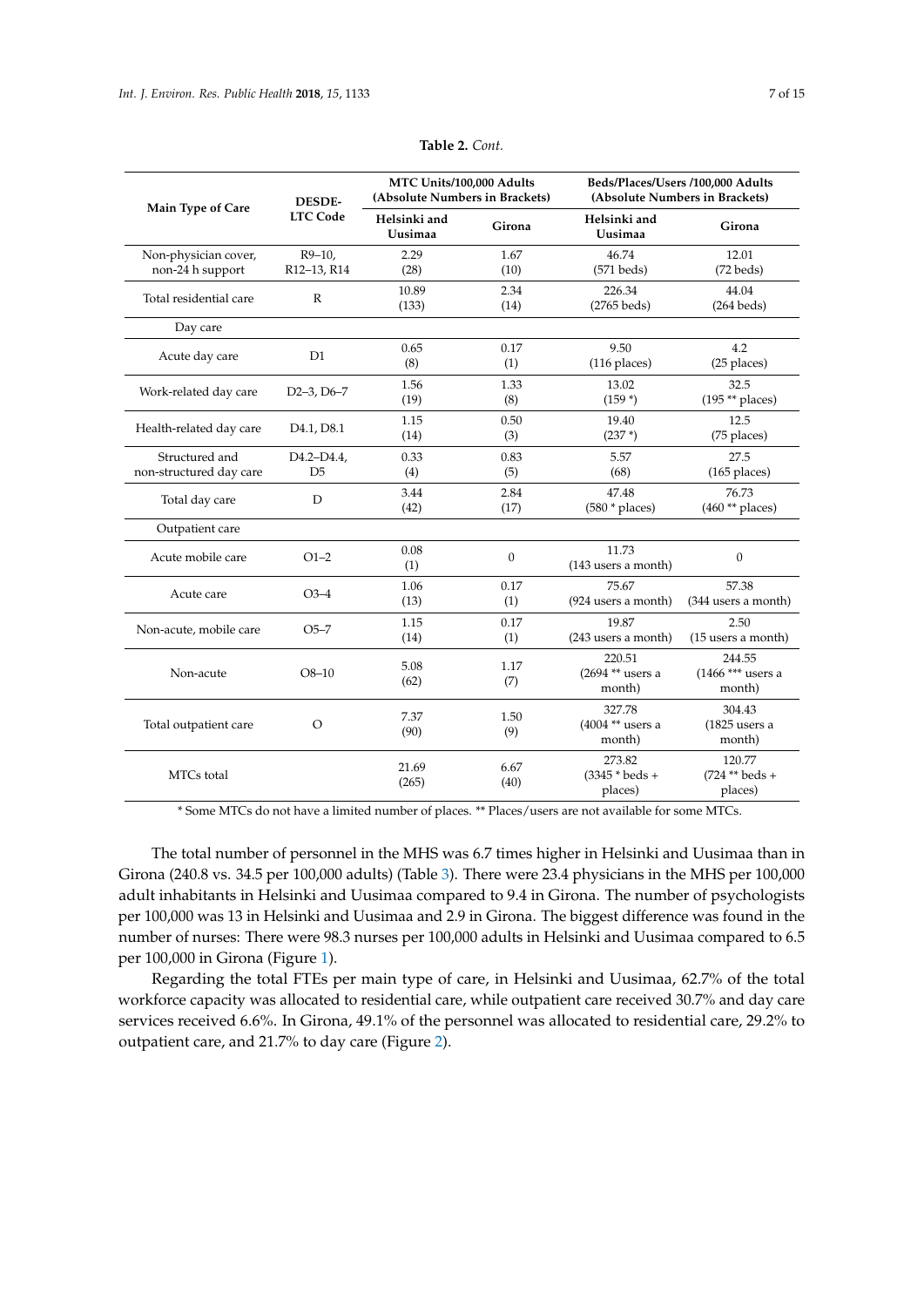<span id="page-7-0"></span>

|                                                                      | Helsinki and Uusimaa         |            | Girona                       |            |
|----------------------------------------------------------------------|------------------------------|------------|------------------------------|------------|
|                                                                      | FTE/100,000<br><b>Adults</b> | <b>FTE</b> | FTE/100,000<br><b>Adults</b> | <b>FTE</b> |
| Profession                                                           |                              |            |                              |            |
| Physicians                                                           | 23.4                         | 286        | 9.4                          | 56         |
| <b>Nurses</b>                                                        | 98.3                         | 1201       | 6.5                          | 39         |
| Psychologists                                                        | 13.0                         | 159        | 2.9                          | 17         |
| Other (social workers, occupational<br>therapists, auxiliary nurses) | 106.0                        | 1295       | 17.2                         | 103        |
| Total                                                                | 240.8                        | 2941       | 36.0                         | 216        |
| Total FTEs per main type of care                                     |                              |            |                              |            |
| Residential                                                          | 151.0                        | 1845       | 17.7                         | 106        |
| Day care                                                             | 15.9                         | 194        | 7.8                          | 47         |
| Outpatient                                                           | 73.8                         | 902        | 10.5                         | 63         |
| Total                                                                | 240.8                        | 2941       | 36.0                         | 216        |

**Table 3.** Personnel in full-time-equivalents (FTE) per profession and per main type of care.

<span id="page-7-1"></span>

**Figure 1.** Personnel in different professional groups, expressed as full-time equivalents (FTE)/100,000 adults.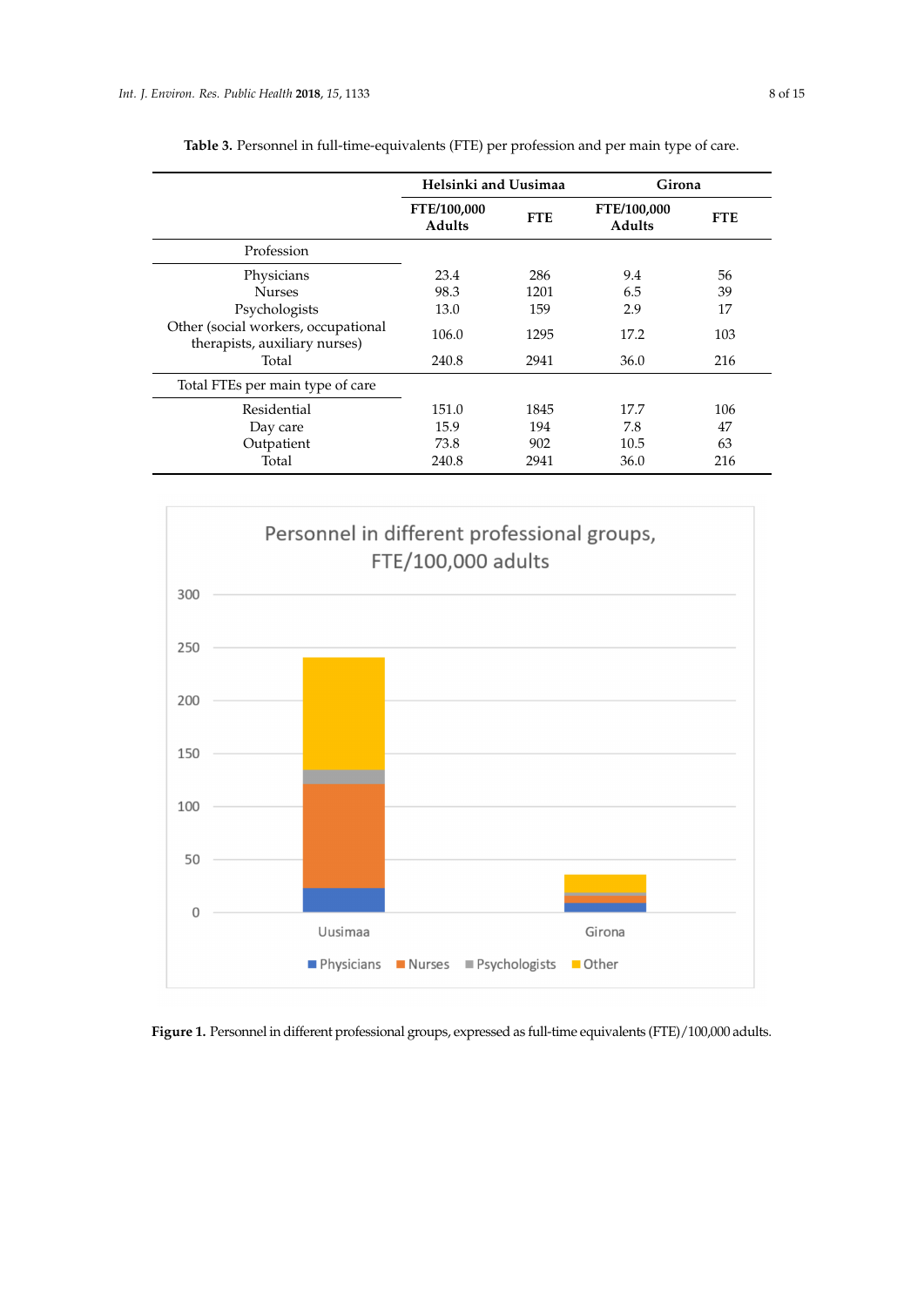<span id="page-8-0"></span>

**Figure 2.** Personnel in different main types of care, expressed as full-time equivalents (FTE)/100,000 adults.

The difference in the productivity of psychiatric hospitals and outpatient services per yearly FTE is presented in Table [4.](#page-8-1) The number of psychiatric hospital inpatient days per FTE per year was 231.3 in Uusimaa and 309.7 in Girona. Expressed as the number of FTE per occupied hospital bed, in Helsinki and Uusimaa, 1.58 FTE per bed were found, and, in Girona, 1.18. In specialized outpatient services, the number of visits per FTE was 506.8 in Helsinki and Uusimaa, and in Girona, it was 1110.6. Therefore, the outpatient personnel in Girona each handled 2.2 times as many patient visits as their colleagues in Helsinki and Uusimaa.

|  |  |  | and hospital inpatient days per FTE and the number of FTE per occupied psychiatric hospital bed. |
|--|--|--|--------------------------------------------------------------------------------------------------|
|  |  |  |                                                                                                  |

<span id="page-8-1"></span>**Table 4.** The productivity of specialized psychiatric care expressed as the number of outpatient visits

| Productivity                                              | Helsinki and Uusimaa | Girona    |
|-----------------------------------------------------------|----------------------|-----------|
| Outpatient visits in specialized psychiatric care per FTE | 506.8                | 1110.6    |
| (Absolute number in brackets)                             | (409,573)            | (69, 967) |
| Psychiatric hospital inpatient days per FTE               | 231.3                | 309.7     |
| (Absolute number in brackets)                             | (277, 675)           | (28, 490) |
| Number of FTE per occupied psychiatric hospital bed       | 1.58                 | 1.18      |
| (Absolute number of occupied beds in brackets)            | (760.8)              | (78.1)    |

# **4. Discussion**

In this standard comparison study, we found a remarkable difference in the population-adjusted mental health personnel resources in two Western European areas, with several similarities in their sociodemographics. There were 6.7 times more personnel in the MHS in the Helsinki and Uusimaa region compared to the Girona region. There were 2.5 times more physicians, 4.5 times more psychologists, and 15.1 times more psychiatric nurses in Helsinki and Uusimaa than in Girona. The productivity of outpatient visits per FTE in Girona was over twice the rate observed in Helsinki and Uusimaa. The suicide rate was 1.6 times higher in Helsinki and Uusimaa compared to Girona.

This study provides support from the mental health sector for the claim on the need for context analysis in complex interventions [\[41\]](#page-13-8). Understanding of the context and mental health care ecosystem is needed prior to implementing new service provision approaches in other environments. Previous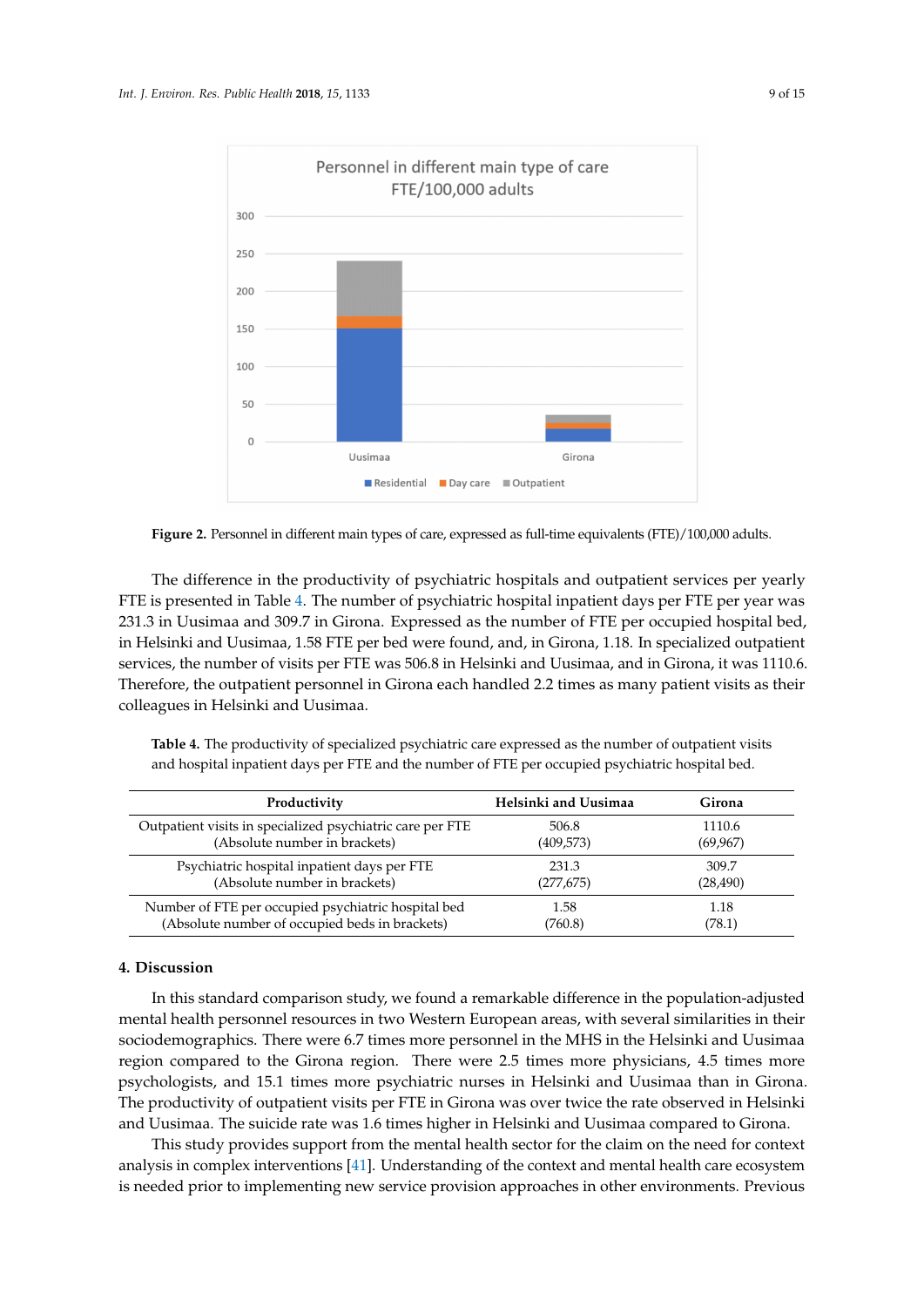findings [\[2,](#page-11-1)[35,](#page-13-4)[37,](#page-13-9)[42\]](#page-13-10) support the usability of making standard comparisons of MHS within regions, and across different countries, to guide management and policy planning. Even in the European context, significant differences exist in the structure and resourcing of MHS.

The prevalence of mental health disorders in Spain and Finland is approximately the same [\[43](#page-13-11)[,44\]](#page-13-12). Mental health disorders are generally associated with a socially disadvantaged position, i.e., lower education, unemployment, social isolation, loneliness, and poorer material circumstances [\[45–](#page-13-13)[47\]](#page-13-14). Scandinavian countries, like Finland, have lower poverty rates, smaller income differences, and higher self-rated health than southern European countries, such as Spain [\[48\]](#page-13-15). The effect of socioeconomic status has a stronger effect upon the self-rated health in Scandinavia than in southern Europe [\[49](#page-13-16)[,50\]](#page-13-17).

In our study, the Girona population showed lower average education, a higher unemployment rate and proportion of immigrants, a lower GDP, and a lower suicide rate than in Helsinki and Uusimaa. Suicidality has a complex etiology, including psychopathological, sociocultural, demographical, and geographical components. Social factors that are associated with an increased risk of suicide include living alone, financial or legal difficulties, and interpersonal stressors. The decrease in the risk of suicide is associated with a strong social network and religiosity [\[51\]](#page-14-0). However, the pattern of the mental health service organization also has significance regarding suicidality, with a more outpatient-care-oriented service structure being associated with a lower suicide rate [\[52\]](#page-14-1). The suicide rate has decreased in Finland by 41% between the years 1994 and 2015 [\[28\]](#page-12-16). At the same time, the number of psychiatric hospital inpatient days has decreased by 54% [\[28\]](#page-12-16). Still, the pattern of service provision in Finland is more hospital-based compared to other European countries [\[2\]](#page-11-1).

The expenditure to health care, expressed as a percentage of GDP, is greater in Spain than in Finland. There are 380 physicians per 100,000 inhabitants in Spain and 300 in Finland [\[26\]](#page-12-14). However, according to our study, the investment in mental health care is low.

The biggest difference in the mental health service capacity was in residential services, both in the hospital and non-hospital contexts. Previous studies show that the use of psychiatric hospital inpatient care is associated with sociodemographic indicators for the area, such as the percentage of single households and use of alcohol [\[12,](#page-12-0)[53–](#page-14-2)[56\]](#page-14-3). The Helsinki and Uusimaa region showed more than double the rate of single households compared to Girona, which may increase the need for residential care services. In northern European countries, people leave their parental home earlier than in southern European countries [\[57](#page-14-4)[,58\]](#page-14-5). In 2011, the estimated mean age of young people leaving the parental home in Finland was 22 years, while in Spain it was 29 years [\[59\]](#page-14-6). Cultural differences also influence the social acceptability of living alone vs. living with parents. While in Mediterranean countries, living at home until marriage is socially accepted, in northern European countries, young people leave home earlier without taking marriage into consideration [\[60\]](#page-14-7). In northern European countries, the role of the family is weaker and parents encourage young adults to leave home, while in strong-family areas, like Spain, the concept of the family as a group is predominant in the socialization process. Strong-family societies have higher social cohesion than weak ones and loneliness is an important social problem in weak-family areas [\[61\]](#page-14-8).

In Spain, the family has a more prominent role in the support network for people in situations of dependency [\[15,](#page-12-3)[62\]](#page-14-9). In Spain, 77.6% of schizophrenia patients live with their families; the primary caregiver in 63.4% of the cases being the parents, most often the mother [\[63\]](#page-14-10). Of these caregivers, 65.4% do not work outside of the home. This informal care adds to the financial burden of severe mental disorders [\[64\]](#page-14-11). According to a study in Finland, approximately 31% of the schizophrenia patients lived with their families—-half of them with the parents [\[65\]](#page-14-12). The downsizing of psychiatric hospitals in Finland has led to trans-institutionalization to non-hospital residential services [\[2](#page-11-1)[,14\]](#page-12-2).

The population-adjusted capacity of the day care services was higher in Girona than in Helsinki and Uusimaa, but the personnel resources were higher in the Helsinki and Uusimaa region. The mental health care provision in Girona follows a community-based approach [\[2\]](#page-11-1), which may be related to the Psychiatric Reform and the consequent community-based care delivery [\[16\]](#page-12-4).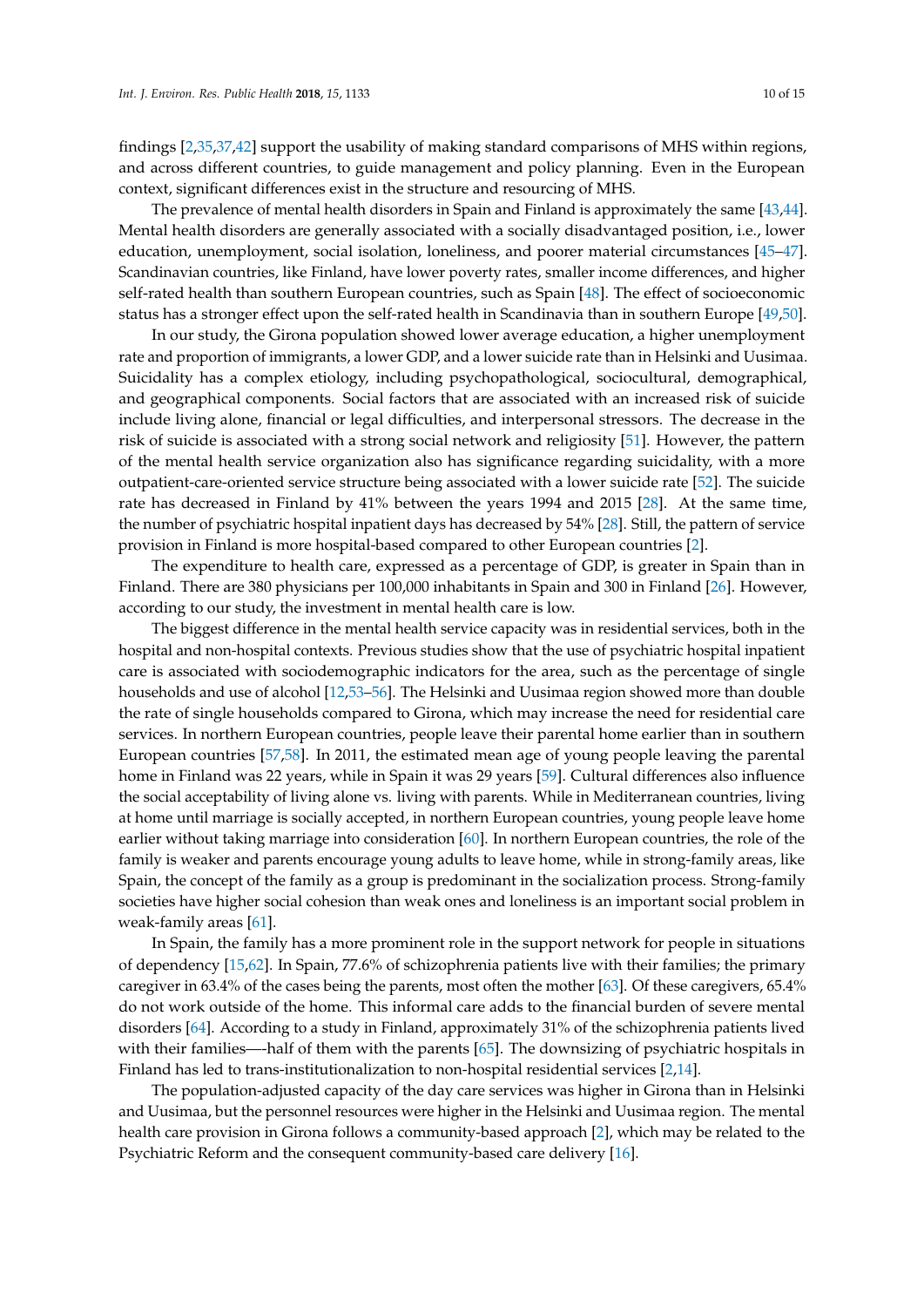In general, the productivity of the services per FTE in Girona was higher than in Helsinki and Uusimaa. This may reflect a more efficient use of the sparse resources in Girona, but it may also mean a lower quality of care, with less time for direct contact with the patient. This subject merits further investigation, which should incorporate the analysis of key performance indicators and patient reported outcomes in both regions.

In both Finland and Spain, the mild and intermediately severe anxiety and affective disorders are treated in primary care. The mental health care received from primary care in Spain is mainly medication, with low resources for psychosocial support. Primary care in Spain has a gatekeeping role, controlling the access to specialized mental health care [\[66\]](#page-14-13). As an addition to the services that were mapped, in Finland the government funds psychotherapy provided by private psychotherapists. Part of the costs of psychotherapy remains to be covered by the patient. In Spain, no governmental support for private psychotherapy exists.

It is important to note that the Girona model has been developed in a location with a previous large psychiatric institution (Hospital Psiquiatrico de Salt). The analysis of other local areas with old psychiatric hospitals, such as Reus in Catalonia [\[34\]](#page-13-3) or Gipuzkoa in the Basque Country [\[42\]](#page-13-10), indicates that the local history of health care provision has a significant impact in the development of the mental health reform when compared with neighboring districts or regions. In Girona, the reform process did not involve the closure of the psychiatric hospital and a capital transfer of funding, but the incorporation of this facility into the main general health precinct of the region. A similar process has occurred in the psychiatric hospitals of Sant Boi in Barcelona [\[34\]](#page-13-3).

In both the Helsinki and Uusimaa region and in Girona, the results of the REFINEMENT study have been considered in developing the local MHS. In Girona, the development of the community-oriented service system continues [\[2\]](#page-11-1); and in Helsinki and Uusimaa, three of the eight psychiatric hospitals have been closed and resources have partly been re-allocated. While in Finland, the challenge is to continue with true deinstitutionalization and to use effectively the available resources, in Spain, the challenge for the MHS seems to be the under-provision of resources. Currently, new studies on the mental health care provision using a similar method are being independently conducted in both areas to assess longitudinal changes in their MHS.

The comparison of service availability and the systems' capacity (beds, places and workforce) provided in this study contributes to the organizational knowledge on the health care system, but it is not sufficient for local planning and actual resource allocation. As shown by the REFINEMENT study, planning requires additional information on financing, quality, and pathways of care. This information should also be completed by a standard description of the health care interventions or modalities of care provided in every service by the care teams (e.g., psychotherapy). The analysis of interventions requires other tools, such as the International Classification of Mental Health Care (ICMHC) [\[67\]](#page-14-14) or the International Classification of Health Interventions (ICHI) [\[68\]](#page-14-15). In addition, resource allocation and local planning requires an analysis of the relative technical efficiency of the MHS. This is particularly relevant for future research as the study areas have shown a huge variability in their care provision systems. The efficiency analysis would eventually require data on clinical and patient reported outcomes. The collection of this information should be a priority for the departments of health in the two countries. It is also important to explore the patterns of horizontal integration across different sectors (health, social, employment, education, housing, and justice) and the vertical care integration of primary care, specialized community care, and hospital care. The departments of health have recognized the need to maximize integrated care in the two countries.

## **5. Conclusions**

A major aspect of this research is to understand contextual factors and the health care ecosystem for analyzing the transferability of the results of any complex intervention to other local systems.

The results of the REFINEMENT study reveal that the MHS in two Western European societies show remarkable differences, part of which may reflect historical and sociocultural differences.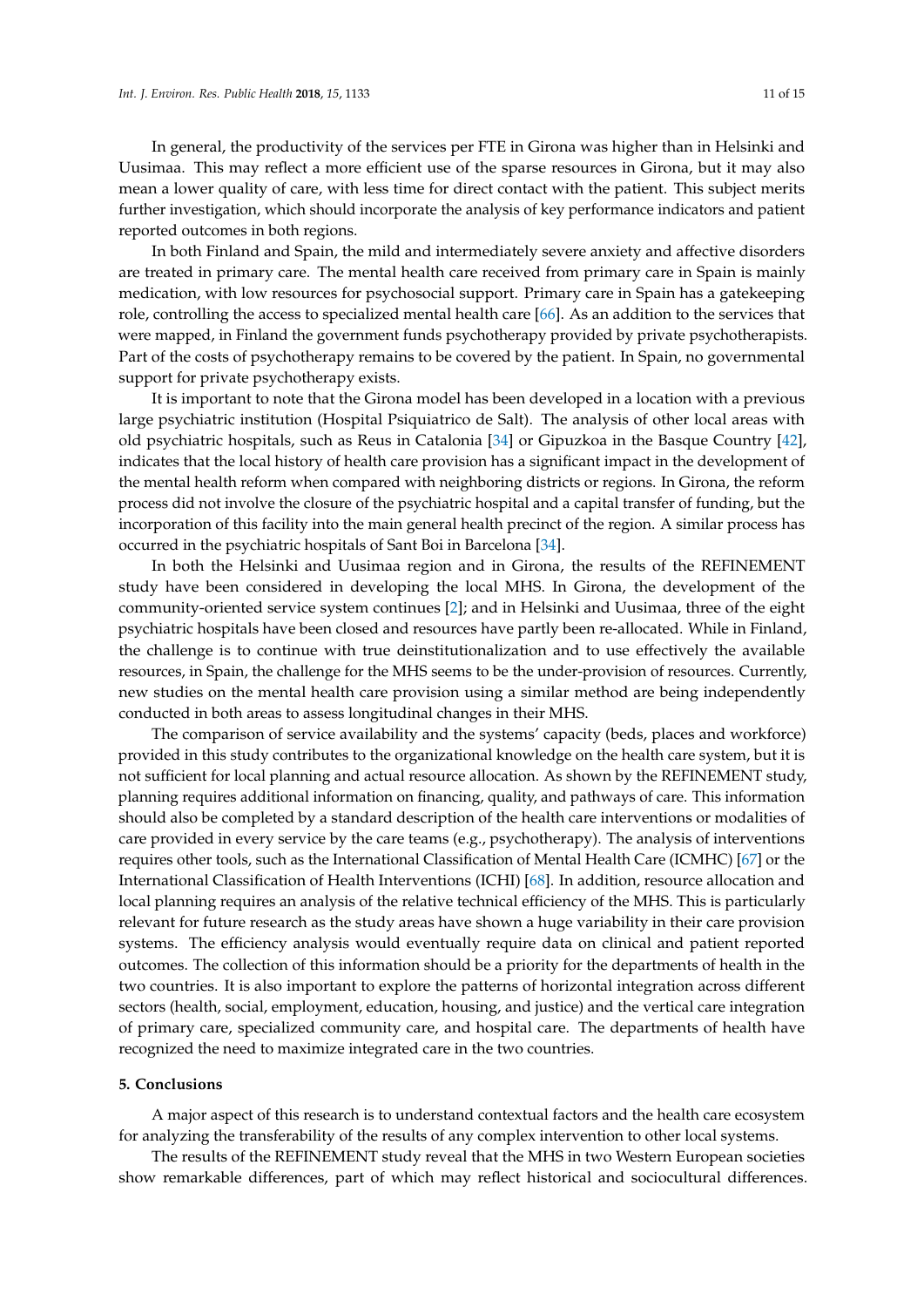The local variation of service provision identified in this study raises issues on how we should understand the variability of service provision in mental health, and the impact of this variation in the transferability of information on the effectiveness of interventions and service delivery models. It also raises issues on how to interpret key performance indicators in different environments or the actual value for local planning of the performance indicators provided by international organizations.

It is important for policy planning to have a standard comparison of the mental health care systems to continue with true deinstitutionalization, to develop more community-oriented services, and to ensure equal access to care in all European countries.

**Author Contributions:** M.S., N.A., K.W., J.A.S.-P. and L.S.-C. contributed to the study concept and design. M.S. and N.A. collected and analyzed the data. M.S., N.A. and K.W. drafted the manuscript. All authors critically revised the manuscript and contributed to the interpretation of the results.

**Acknowledgments:** The Refinement Project has been funded by the European Commission Seventh Framework Programme ([FP7/2007-2013] ([FP7/2007-2011]) under grant agreement nº 261459. [www.refinementproject.eu.](www.refinementproject.eu) This part of the study received research grants from Helsinki City and Hospital District of Helsinki and Uusimaa.

**Conflicts of Interest:** The authors declare no conflicts of interest.

## **References**

- <span id="page-11-0"></span>1. Murray, C.J.L.; Vos, T.; Lozano, R.; Naghavi, M.; Flaxman, A.D.; Michaud, C.; Ezzati, M.; Shibuya, K.; Salomon, J.A.; Abdalla, S.; et al. Disability-adjusted life years (DALYs) for 291 diseases and injuries in 21 regions, 1990–2010: A systematic analysis for the Global Burden of Disease Study 2010. *Lancet (London, England)* **2012**, *380*, 2197–2223. [\[CrossRef\]](http://dx.doi.org/10.1016/S0140-6736(12)61689-4)
- <span id="page-11-1"></span>2. Gutierrez-Colosia, M.R.; Salvador-Carulla, L.; Salinas-Perez, J.A.; Garcia-Alonso, C.R.; Cid, J.; Salazzari, D.; Montagni, I.; Tedeschi, F.; Cetrano, G.; Chevreul, K.; et al. Standard comparison of local mental health care systems in eight European countries. *Epidemiol. Psychiatr. Sci.* **2017**, 1–14. [\[CrossRef\]](http://dx.doi.org/10.1017/S2045796017000415) [\[PubMed\]](http://www.ncbi.nlm.nih.gov/pubmed/28918762)
- <span id="page-11-2"></span>3. Raine, R.; Fitzpatrick, R.; de Pury, J. Challenges, solutions and future directions in evaluative research. *J. Health Serv. Res. Policy* **2016**, *21*, 215–216. [\[CrossRef\]](http://dx.doi.org/10.1177/1355819616664495) [\[PubMed\]](http://www.ncbi.nlm.nih.gov/pubmed/27522068)
- <span id="page-11-3"></span>4. Rosenmöller, M.; McKee, M.; Baeten, R.; Glinos, I.A. Patient mobility: The context and issues. In *Patient Mobility in the European Union Learning from Experience*; Rosenmöller, M., McKee, M., Baeten, R., Eds.; WHO Regional Office, World Health Organization: Geneva, Switzerland, 2006; pp. 1–9.
- <span id="page-11-4"></span>5. Unger, F.; Allinger, H.; Beckel, L.; Björnberg, A.; Brunnhuber, S.; Groth, H.; Haschke, F.; Heide, A.; Ittel, T.; Kashan, A.; et al. Health in the Regions: Cross Border Health Care: Harmonization in European Regions. European Institute of Health of the European Academy of Sciences and Arts. 2012. Available online: [https://cor.europa.eu/en/documentation/studies/Documents/health-in-the-regions/health-in](https://cor.europa.eu/en/documentation/studies/Documents/health-in-the-regions/health-in-the-regions.pdf)[the-regions.pdf](https://cor.europa.eu/en/documentation/studies/Documents/health-in-the-regions/health-in-the-regions.pdf) (accessed on 20 May 2018).
- <span id="page-11-5"></span>6. World Health Organization. *World Health Organization Mental Health Action Plan 2013–2020*; WHO Library Cataloguing-in-Publication Data, Ed.; World Health Organization: Geneva, Switzerland, 2013; ISBN 978-92-4-150602-1.
- <span id="page-11-6"></span>7. Thornicroft, G.; Tansella, M. Components of a modern mental health service: A pragmatic balance of community and hospital care: Overview of systematic evidence. *Br. J. Psychiatry* **2004**, *185*, 283–290. [\[CrossRef\]](http://dx.doi.org/10.1192/bjp.185.4.283) [\[PubMed\]](http://www.ncbi.nlm.nih.gov/pubmed/15458987)
- <span id="page-11-7"></span>8. Thornicroft, G.; Tansella, M. Balancing community-based and hospital-based mental health care. *World Psychiatry* **2002**, *1*, 84–90. [\[PubMed\]](http://www.ncbi.nlm.nih.gov/pubmed/16946858)
- <span id="page-11-8"></span>9. Ministry of Social Affairs and Health. *Plan for Mental Health and Substance Abuse Work*; Final Evaluation of the Plan and Recommendations of the Steering Committee; Ministry of Social Affairs and Health: Helsinki, Finland, 2016.
- <span id="page-11-9"></span>10. Ala-Nikkola, T.; Sadeniemi, M.; Kaila, M.; Saarni, S.; Kontio, R.; Pirkola, S.; Joffe, G.; Oranta, O.; Wahlbeck, K. How size matters: Exploring the association between quality of mental health services and catchment area size. *BMC Psychiatry* **2016**, *16*, 1–12. [\[CrossRef\]](http://dx.doi.org/10.1186/s12888-016-0992-5) [\[PubMed\]](http://www.ncbi.nlm.nih.gov/pubmed/27520368)
- <span id="page-11-10"></span>11. Vuorenkoski, L.; Mladovsky, P.; Mossialos, E. Finland: Health system review. *Health Syst. Transit.* **2008**, *10*, 1–168.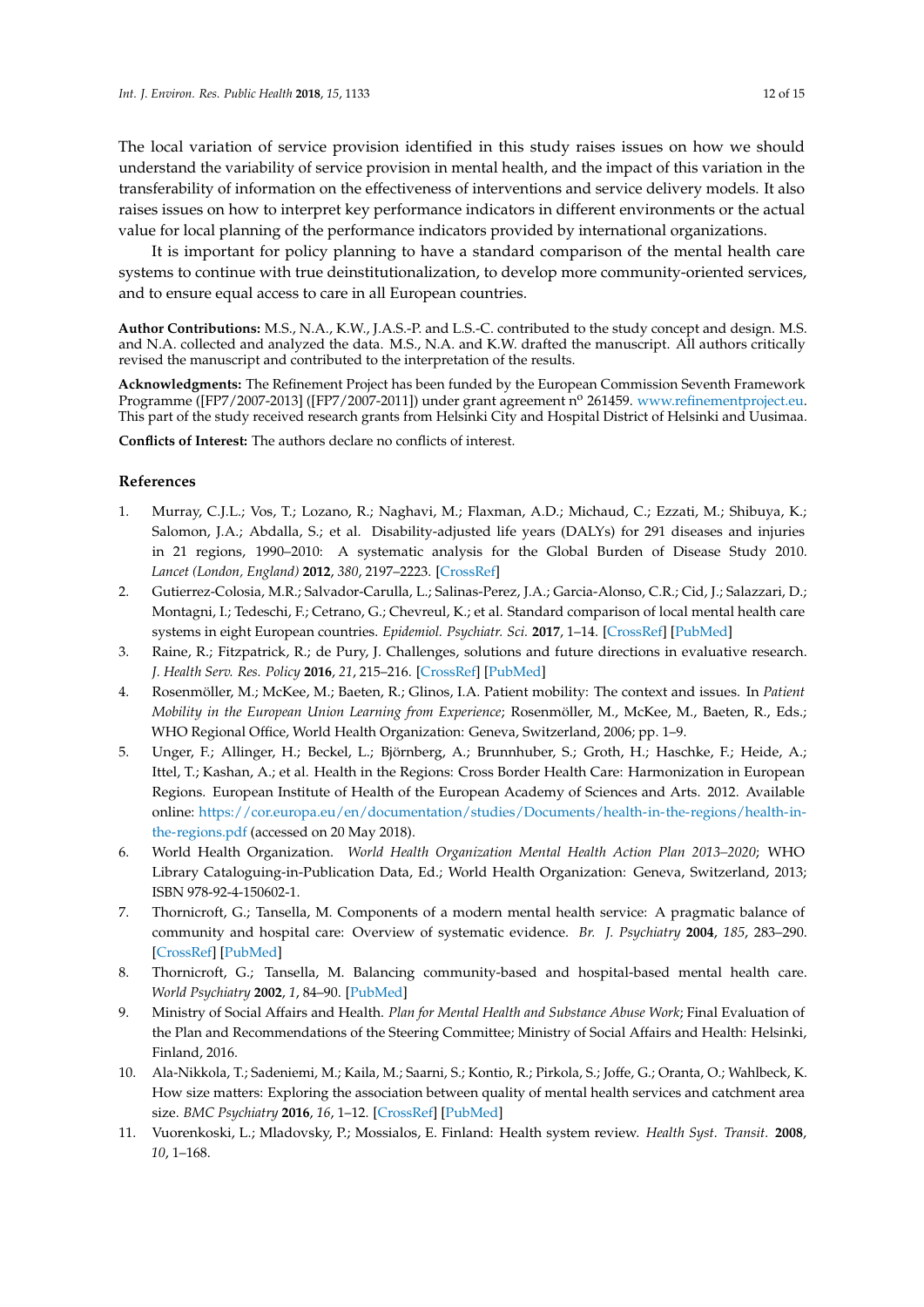- <span id="page-12-0"></span>12. Sadeniemi, M.; Pirkola, S.; Pankakoski, M.; Joffe, G.; Kontio, R.; Malin, M.; Ala-Nikkola, T.; Wahlbeck, K. Does primary care mental health resourcing affect the use and costs of secondary psychiatric services? *Int. J. Environ. Res. Public Health* **2014**, *11*, 8743–8754. [\[CrossRef\]](http://dx.doi.org/10.3390/ijerph110908743) [\[PubMed\]](http://www.ncbi.nlm.nih.gov/pubmed/25162710)
- <span id="page-12-1"></span>13. Karlsson, N.; Wahlbeck, K. *From Reform intentions to Practice: Developments in Finnish Mental Health Care Since 1990*; The National Institute for Health and Welfare: Helsinki, Finland, 2010; Available online: [https://www.julkari.fi/bitstream/handle/10024/79925/d0d504f0-d878-4a19-97b3-e3b060f9b09a.](https://www.julkari.fi/bitstream/handle/10024/79925/d0d504f0-d878-4a19-97b3-e3b060f9b09a.pdf?sequence=1) [pdf?sequence=1](https://www.julkari.fi/bitstream/handle/10024/79925/d0d504f0-d878-4a19-97b3-e3b060f9b09a.pdf?sequence=1) (accessed on 31 May 2018).
- <span id="page-12-2"></span>14. Wahlbeck, K.; Sailas, E.; Haaramo, P.; Vastamäki, M.; Joffe, G. Muutokset aikuisten ympärivuorokautisissa mielenterveyspalveluissa HUS-alueella 2012–2014. *Lääkärilehti* **2017**, *72*, 1429–1434. Available online: [https://thl.fi/documents/974282/1449788/Muutokset\\_aikuisten\\_ymparivuorokautisissa\\_artikkeli.](https://thl.fi/documents/974282/1449788/Muutokset_aikuisten_ymparivuorokautisissa_artikkeli.pdf/a13a6b43-6c0b-4d86-964d-5a2c6f9e00a8) [pdf/a13a6b43-6c0b-4d86-964d-5a2c6f9e00a8](https://thl.fi/documents/974282/1449788/Muutokset_aikuisten_ymparivuorokautisissa_artikkeli.pdf/a13a6b43-6c0b-4d86-964d-5a2c6f9e00a8) (accessed on 31 May 2018).
- <span id="page-12-3"></span>15. Salvador-Carulla, L.; Costa-Font, J.; Cabases, J.; McDaid, D.; Alonso, J. Evaluating mental health care and policy in Spain. *J. Ment. Health Policy Econ.* **2010**, *13*, 73–86. [\[PubMed\]](http://www.ncbi.nlm.nih.gov/pubmed/20919594)
- <span id="page-12-4"></span>16. Vázquez-Barquero, J.L.; García, J. Deinstitutionalization and psychiatric reform in Spain. *Eur. Arch. Psychiatry Clin. Neurosci.* **1999**, *249*, 128–135. [\[CrossRef\]](http://dx.doi.org/10.1007/s004060050077) [\[PubMed\]](http://www.ncbi.nlm.nih.gov/pubmed/10433126)
- <span id="page-12-5"></span>17. Ministerio de Sanidad, Política Social e Igualdad Centro de Publicaciones. *Ministerio de Sanidad Política e Igualdad Estrategia en Salud Mental del Sistema Nacional de Salud 2009–2013*; Ministerio de Sanidad, Política Social e Igualdad Centro de Publicaciones: Madrid, Spain, 2011.
- <span id="page-12-6"></span>18. Ministerio de Sanidad, Política Social e Igualdad Centro de Publicaciones. *Ministerio de Sanidad y Consumo Estrategia en Salud Mental del Sistema Nacional de Salud*; Ministerio de Sanidad, Política Social e Igualdad Centro de Publicaciones: Madrid, Spain, 2007.
- <span id="page-12-7"></span>19. Dezetter, A.; Briffault, X.; Bruffaerts, R.; De Graaf, R.; Alonso, J.; König, H.H.; Haro, J.M.; De Girolamo, G.; Vilagut, G.; Kovess-Masféty, V. Use of general practitioners versus mental health professionals in six European countries: The decisive role of the organization of mental health-care systems. *Soc. Psychiatry Psychiatr. Epidemiol.* **2013**, *48*, 137–149. [\[CrossRef\]](http://dx.doi.org/10.1007/s00127-012-0522-9) [\[PubMed\]](http://www.ncbi.nlm.nih.gov/pubmed/22644000)
- <span id="page-12-8"></span>20. Serrano-Blanco, A.; Palao, D.J.; Luciano, J.V.; Pinto-Meza, A.; Lujan, L.; Fernandez, A.; Roura, P.; Bertsch, J.; Mercader, M.; Haro, J.M. Prevalence of mental disorders in primary care: Results from the diagnosis and treatment of mental disorders in primary care study (DASMAP). *Soc. Psychiatry Psychiatr. Epidemiol.* **2010**, *45*, 201–210. [\[CrossRef\]](http://dx.doi.org/10.1007/s00127-009-0056-y) [\[PubMed\]](http://www.ncbi.nlm.nih.gov/pubmed/19452110)
- <span id="page-12-9"></span>21. Wahlbeck, K. European comparisons between mental health services. *Epidemiol. Psychiatr. Sci.* **2011**, *20*, 15–18. [\[CrossRef\]](http://dx.doi.org/10.1017/S2045796011000060) [\[PubMed\]](http://www.ncbi.nlm.nih.gov/pubmed/21657110)
- <span id="page-12-10"></span>22. Contel, J.C.; Ledesma, A.; Blay, C.; Mestre, A.G.; Cabezas, C.; Puigdollers, M.; Zara, C.; Amil, P.; Sarquella, E.; Constante, C. Chronic and integrated care in Catalonia. *Int. J. Integr. Care* **2015**, *15*, 1–13. [\[CrossRef\]](http://dx.doi.org/10.5334/ijic.2205)
- <span id="page-12-11"></span>23. Generalitat de Catalunya. *Departament de Salut Pla Director de Salut Mental i Adiccions de Catalunya; Direcció General de Planificació i Avaluació*; Generalitat de Catalunya: Barcelona, Spain, 2006; ISBN 8439372647.
- <span id="page-12-12"></span>24. Beecham, J.; Johnson, S. The European Socio-Demographic Schedule (ESDS): Rationale, principles and development. *Acta Psychiatr. Scand. Suppl.* **2000**, *405*, 33–46. [\[CrossRef\]](http://dx.doi.org/10.1111/j.0902-4441.2000.t01-1-acp28-02.x) [\[PubMed\]](http://www.ncbi.nlm.nih.gov/pubmed/11129096)
- <span id="page-12-13"></span>25. Eurostat GDP per Capita in PPS. Available online: [http://ec.europa.eu/eurostat/tgm/table.do?tab=table&](http://ec.europa.eu/eurostat/tgm/table.do?tab=table&init=1&language=en&pcode=tec00114&plugin=1) [init=1&language=en&pcode=tec00114&plugin=1](http://ec.europa.eu/eurostat/tgm/table.do?tab=table&init=1&language=en&pcode=tec00114&plugin=1) (accessed on 11 April 2018).
- <span id="page-12-14"></span>26. World Health Organization European Health Information Gateway. Health for All Explorer. Available online: <https://gateway.euro.who.int/en/hfa-explorer/> (accessed on 12 April 2018).
- <span id="page-12-15"></span>27. Organisation for Economic Co-Operation and Development (OECD). Health Expenditure and Financing. Available online: <http://stats.oecd.org/Index.aspx?DataSetCode=SHA#> (accessed on 10 April 2018).
- <span id="page-12-16"></span>28. The Finnish Statistics and Indicator Bank. Available online: <https://www.sotkanet.fi/sotkanet/en/index> (accessed on 16 December 2017).
- <span id="page-12-17"></span>29. Idescat Official Statistic Website of Catalonia. Available online: [https://www.idescat.cat/pub/?geo=at%](https://www.idescat.cat/pub/?geo=at%3AAT02&id=regdis&n=443#Plegable=geo) [3AAT02&id=regdis&n=443#Plegable=geo](https://www.idescat.cat/pub/?geo=at%3AAT02&id=regdis&n=443#Plegable=geo) (accessed on 11 April 2018).
- <span id="page-12-18"></span>30. Salvador-Carulla, L.; Alvarez-Galvez, J.; Romero, C.; Gutierrez-Colosia, M.R.; Weber, G.; McDaid, D.; Dimitrov, H.; Sprah, L.; Kalseth, B.; Tibaldi, G.; et al. Evaluation of an integrated system for classification, assessment and comparison of services for long-term care in Europe: The eDESDE-LTC study. *BMC Health Serv. Res.* **2013**, *13*, 218. [\[CrossRef\]](http://dx.doi.org/10.1186/1472-6963-13-218) [\[PubMed\]](http://www.ncbi.nlm.nih.gov/pubmed/23768163)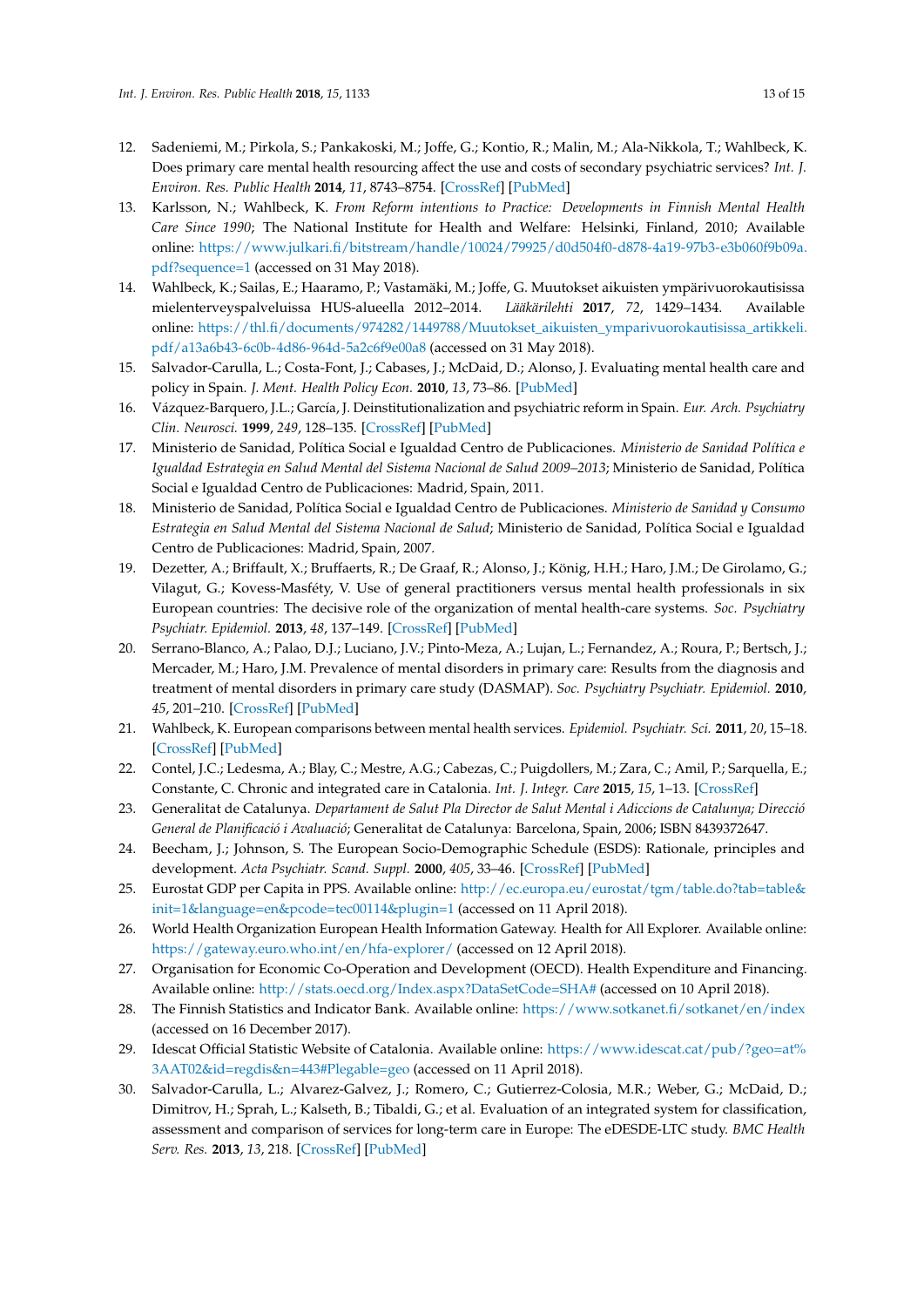- <span id="page-13-0"></span>31. Johnson, S.; Kuhlmann, R.; EPCAT Group. European Psychiatric Assessment Team. The European Service Mapping Schedule (ESMS): Development of an Instrument for the Description and Classification of Mental Health Services. *Acta Psychiatr. Scand. Suppl.* **2000**, *405*, 14–23. [\[CrossRef\]](http://dx.doi.org/10.1111/j.0902-4441.2000.t01-1-acp28-03.x) [\[PubMed\]](http://www.ncbi.nlm.nih.gov/pubmed/11129094)
- <span id="page-13-1"></span>32. Salvador-Carulla, L.; Romero, C.; Weber, G.; Dimitrov, H.; Sprah, L.; Venner, B.; McDaid, D. Classification, Assessment and Comparison of European LTC Services. *Ageing Long-Term Care* **2011**, *17*, 27.
- <span id="page-13-2"></span>33. Tibaldi, G.; Munizza, C.; Pasian, S.; Johnson, S.; Salvador-Carulla, L.; Zucchi, S.; Cesano, S.; Testa, C.; Scala, E.; Pinciaroli, L. Indicators Predicting use of Mental Health Services in Piedmont, Italy. *J. Ment. Health Policy Econ.* **2005**, *8*, 95–106. [\[PubMed\]](http://www.ncbi.nlm.nih.gov/pubmed/15998981)
- <span id="page-13-3"></span>34. Fernandez, A.; Salinas-Perez, J.A.; Gutierrez-Colosia, M.R.; Prat-Pubill, B.; Serrano-Blanco, A.; Molina, C.; Jorda, E.; Garcia-Alonso, C.R.; Salvador-Carulla, L. Use of an Integrated Atlas of Mental Health Care for Evidence Informed Policy in Catalonia (Spain). *Epidemiol. Psychiatr. Sci.* **2015**, *24*, 512–524. [\[CrossRef\]](http://dx.doi.org/10.1017/S2045796014000511) [\[PubMed\]](http://www.ncbi.nlm.nih.gov/pubmed/25226091)
- <span id="page-13-4"></span>35. Salvador-Carulla, L.; Tibaldi, G.; Johnson, S.; Scala, E.; Romero, C.; Munizza, C. Patterns of mental health service utilisation in Italy and Spain. An investigation using the European Service Mapping Schedule. *Soc. Psychiatry Psychiatr. Epidemiol.* **2005**, *40*, 149–159. [\[CrossRef\]](http://dx.doi.org/10.1007/s00127-005-0860-y) [\[PubMed\]](http://www.ncbi.nlm.nih.gov/pubmed/15685407)
- 36. Rezvyy, G.; Øiesvold, T.; Parniakov, A.; Ponomarev, O.; Lazurko, O.; Olstad, R. The Barents Project in Psychiatry: A Systematic Comparative Mental Health Services Study between Northern Norway and Archangelsk County. *Soc. Psychiatry Psychiatr. Epidemiol.* **2007**, *42*, 131–139. [\[CrossRef\]](http://dx.doi.org/10.1007/s00127-006-0141-4) [\[PubMed\]](http://www.ncbi.nlm.nih.gov/pubmed/17160593)
- <span id="page-13-9"></span>37. Salvador-Carulla, L.; Saldivia, S.; Martinez-Leal, R.; Vicente, B.; Garcia-Alonso, C.; Grandon, P.; Haro, J.M. Meso-level comparison of mental health service availability and use in Chile and Spain. *Psychiatr. Serv.* **2008**, *59*, 421–428. [\[CrossRef\]](http://dx.doi.org/10.1176/ps.2008.59.4.421) [\[PubMed\]](http://www.ncbi.nlm.nih.gov/pubmed/18378842)
- <span id="page-13-5"></span>38. Dahl, H.M.; Rezvyy, G.; Bogdanov, A.; Øiesvold, T. Outpatient Clinics Treating Substance use Disorders in Northwest Russia and Northern Norway: A Descriptive Comparative Study. *Int. J. Circumpolar Health* **2017**, *76*, 1411733. [\[CrossRef\]](http://dx.doi.org/10.1080/22423982.2017.1411733) [\[PubMed\]](http://www.ncbi.nlm.nih.gov/pubmed/29241406)
- <span id="page-13-6"></span>39. Idescat Suicides. By Sex and Provinces. Available online: [https://www.idescat.cat/pub/?id=aec&n=616&](https://www.idescat.cat/pub/?id=aec&n=616&lang=en&t=2011) [lang=en&t=2011](https://www.idescat.cat/pub/?id=aec&n=616&lang=en&t=2011) (accessed on 11 April 2018).
- <span id="page-13-7"></span>40. Eurostat: Your Key to European Statistics. Available online: <http://ec.europa.eu/eurostat/data/database> (accessed on 12 April 2018).
- <span id="page-13-8"></span>41. Raine, R.; Fitzpatrick, R.; Barratt, H.; Bevan, G.; Black, N.; Boaden, R.; Bower, P.; Campbell, M.; Denis, J.-L.; Devers, K.; et al. *Challenges, Solutions and Future Directions in the Evaluation of Service Innovations in Health Care and Public Heath*; University of Cambridge: Cambridge, UK, 2016; Volume 4.
- <span id="page-13-10"></span>42. Chung, Y.; Salvador-Carulla, L.; Salinas-Pérez, J.A.; Uriarte-Uriarte, J.J.; Iruin-Sanz, A.; García-Alonso, C.R. Use of the Self-Organising Map Network (SOMNet) as a Decision Support System for Regional Mental Health Planning. *Health Res. Policy Syst.* **2018**, *16*, 35. [\[CrossRef\]](http://dx.doi.org/10.1186/s12961-018-0308-y) [\[PubMed\]](http://www.ncbi.nlm.nih.gov/pubmed/29695248)
- <span id="page-13-11"></span>43. Wittchen, H.U.; Jacobi, F.; Rehm, J.; Gustavsson, A.; Svensson, M.; Jonsson, B.; Olesen, J.; Allgulander, C.; Alonso, J.; Faravelli, C.; et al. The size and burden of mental disorders and other disorders of the brain in Europe 2010. *Eur. Neuropsychopharmacol.* **2011**, *21*, 655–679. [\[CrossRef\]](http://dx.doi.org/10.1016/j.euroneuro.2011.07.018) [\[PubMed\]](http://www.ncbi.nlm.nih.gov/pubmed/21896369)
- <span id="page-13-12"></span>44. Wittchen, H.-U.; Jacobi, F. Size and burden of mental disorders in Europe—A critical review and appraisal of 27 studies. *Eur. Neuropsychopharmacol.* **2005**, *15*, 357–376. [\[CrossRef\]](http://dx.doi.org/10.1016/j.euroneuro.2005.04.012) [\[PubMed\]](http://www.ncbi.nlm.nih.gov/pubmed/15961293)
- <span id="page-13-13"></span>45. Fryers, T.; Melzer, D.; Jenkins, R. Social inequalities and the common mental disorders—A systematic review of the evidence. *Soc. Psychiatry Psychiatr. Epidemiol.* **2003**, *38*, 229–237. [\[CrossRef\]](http://dx.doi.org/10.1007/s00127-003-0627-2) [\[PubMed\]](http://www.ncbi.nlm.nih.gov/pubmed/12719837)
- 46. Murali, V. Poverty, Social Inequality and mental health. *Adv. Psychiatr. Treat.* **2004**, *10*, 216–224. [\[CrossRef\]](http://dx.doi.org/10.1192/apt.10.3.216)
- <span id="page-13-14"></span>47. Heinrich, L.M.; Gullone, E. The clinical significance of loneliness: A literature review. *Clin. Psychol. Rev.* **2006**, *26*, 695–718. [\[CrossRef\]](http://dx.doi.org/10.1016/j.cpr.2006.04.002) [\[PubMed\]](http://www.ncbi.nlm.nih.gov/pubmed/16952717)
- <span id="page-13-15"></span>48. Alvarez-Galvez, J.; Rodero-Cosano, M.L.; Motrico, E.; Salinas-Perez, J.A.; Garcia-Alonso, C.; Salvador-Carulla, L. The impact of socio-economic status on self-rated health: Study of 29 countries using European social surveys (2002–2008). *Int. J. Environ. Res. Public Health* **2013**, *10*, 747–761. [\[CrossRef\]](http://dx.doi.org/10.3390/ijerph10030747) [\[PubMed\]](http://www.ncbi.nlm.nih.gov/pubmed/23439514)
- <span id="page-13-16"></span>49. Eikemo, T.A.; Bambra, C.; Joyce, K.; Dahl, E. Welfare state regimes and income-related health inequalities: A comparison of 23 European countries. *Eur. J. Public Health* **2008**, *18*, 593–599. [\[CrossRef\]](http://dx.doi.org/10.1093/eurpub/ckn092) [\[PubMed\]](http://www.ncbi.nlm.nih.gov/pubmed/18927186)
- <span id="page-13-17"></span>50. Alvarez-Galvez, J.; Rodero-Cosano, M.L.; García-Alonso, C.; Salvador-Carulla, L. Changes in socioeconomic determinants of health: Comparing the effect of social and economic indicators through European welfare state regimes. *J. Public Health (Bangkok)* **2014**, *22*, 305–311. [\[CrossRef\]](http://dx.doi.org/10.1007/s10389-014-0623-x)